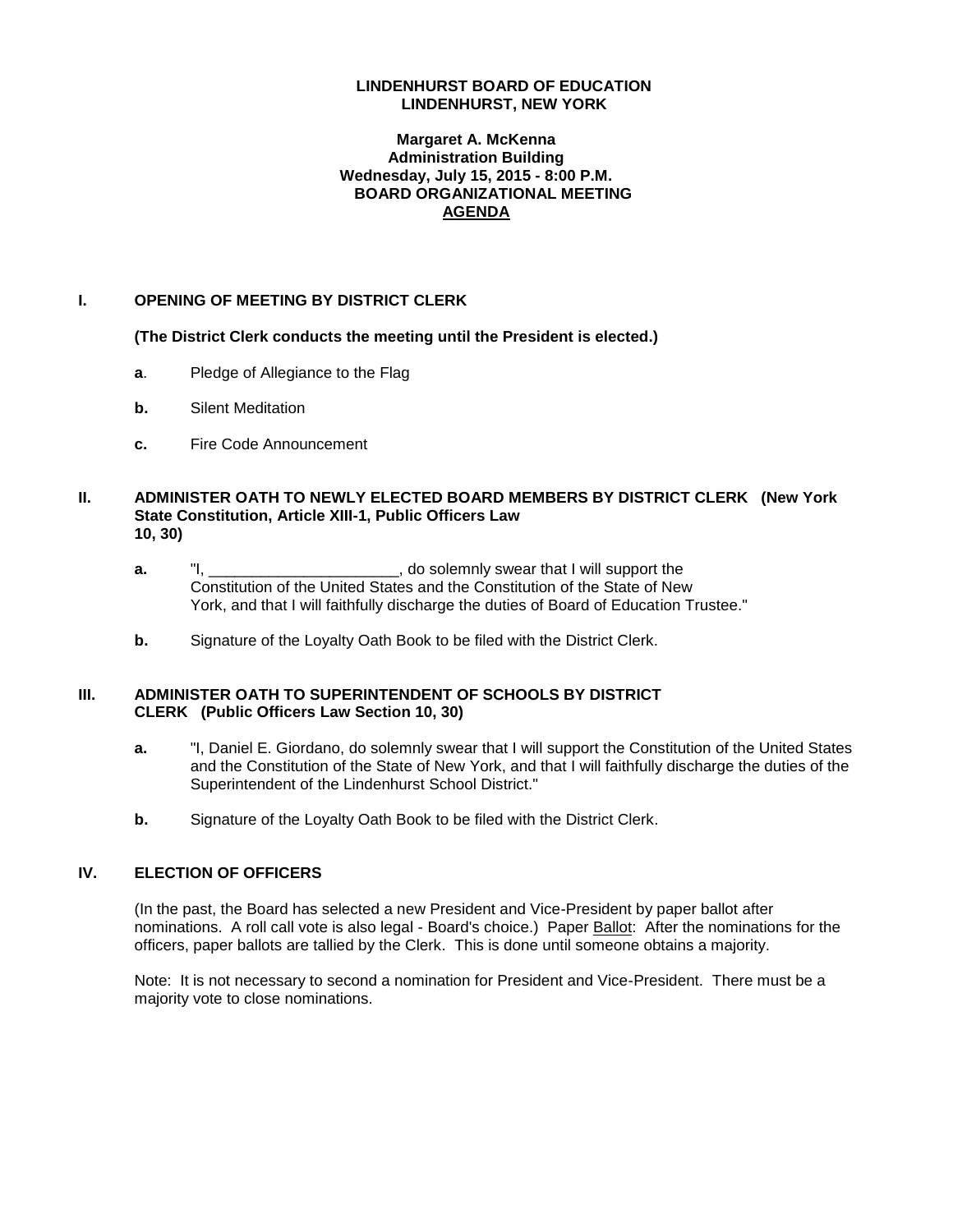#### **a**. **ELECTION OF THE PRESIDENT OF THE BOARD** (Education Law 1701, 2504, 2563)

- 1. Nominations
- 2. Vote
- 3. Administer Oath to the President by the District Clerk: (New York State Constitution, Article XIII-1, Public Officers Law 10, 30)

"I, \_\_\_\_\_\_\_\_\_\_\_\_\_\_\_\_\_, do solemnly swear that I will support the Constitution of the United States and the Constitution of the State of New York, and that I will faithfully discharge the duties of the President of the Board of Education."

4. The President becomes the Chairman of the meeting.

#### **b. ELECTION OF THE VICE-PRESIDENT OF THE BOARD** (Ed. Law 1701, 2504)

- 1. Nominations
- 2. Vote
- 3. Administer Oath to the Vice-President by the District Clerk: (New York State Constitution, Article XIII-1, Public Officers Law 10, 30)

"I, \_\_\_\_\_\_\_\_\_\_\_\_\_\_\_\_\_\_\_\_, do solemnly swear that I will support the Constitution of the United States and the Constitution of the State of New York, and that I will faithfully discharge the duties of the Vice-President of the Board of Education."

# **V. APPOINTMENT OF OFFICERS**

#### **a. DISTRICT TREASURER** (Ed. Law 2114, 2130, 2503; Comm's. Reg. 170.2)

Upon a motion made by \_\_\_\_\_\_\_\_\_\_\_\_\_, seconded by \_\_\_\_\_\_\_\_\_\_\_\_\_\_, the following resolution is offered:

**RESOLVED,** that Ms. Rosalia Seiter be and is hereby appointed District Treasurer to serve at the pleasure of the Board of Education during the 2015-2016 school year.

| Aves        | <b>Motion Carried</b>  |
|-------------|------------------------|
|             |                        |
| <b>Nays</b> | <b>Motion Defeated</b> |

Administer Oath to the District Treasurer by the District Clerk: (New York State Constitution, Article XIII-1, Public Officers Law 10,30)

"I, \_\_\_\_\_\_\_\_\_\_\_\_\_\_\_\_, do solemnly swear that I will support the Constitution of the United States and the Constitution of the State of New York, and that I will faithfully discharge the duties of the District Treasurer of the Board of Education."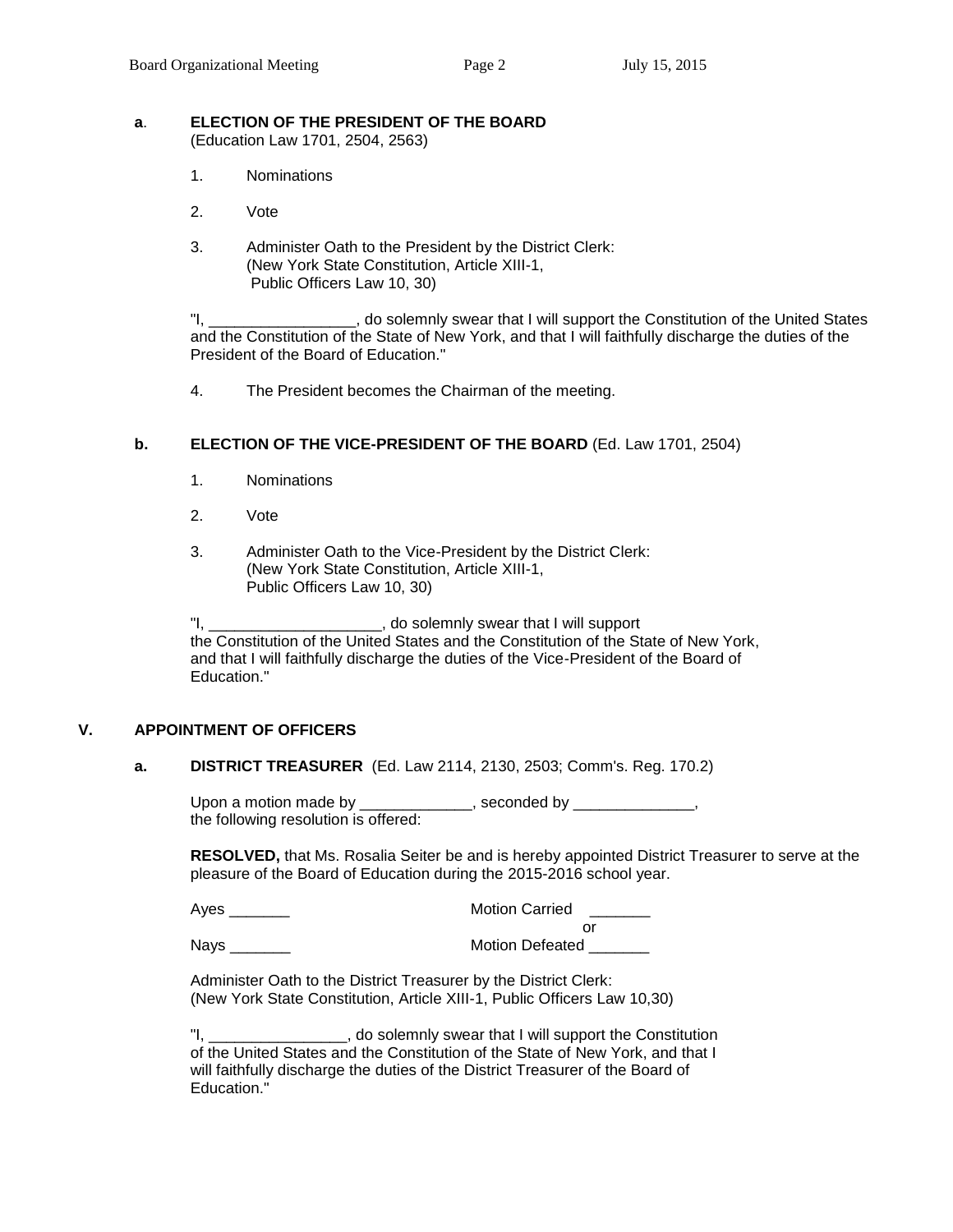# **b**. **DISTRICT CLERK** (Ed. Law 2114, 2130, 2503; Comm's. Reg. 170.2)

Upon a motion made by \_\_\_\_\_\_\_\_\_\_\_\_\_, seconded by \_\_\_\_\_\_\_\_\_\_\_\_\_\_, the following resolution is offered:

**RESOLVED,** that Donna Milone be and is hereby appointed District Clerk to serve at the pleasure of the Board of Education for the 2015-2016 school year.

| Ayes | <b>Motion Carried</b>  |
|------|------------------------|
|      |                        |
| Nays | <b>Motion Defeated</b> |

Administer Oath to District Clerk by the Board President: (New York State Constitution, Article XIII-1, Public Officers Law 10, 30)

"I, \_\_\_\_\_\_\_\_\_\_\_\_\_\_\_, do solemnly swear that I will support the Constitution of the United States and the Constitution of the State of New York, and that I will faithfully discharge the duties of the District Clerk of the Board of Education."

#### **c**. **AUDIT COMMITTEE**

Upon a motion made by \_\_\_\_\_\_\_\_\_\_\_\_\_\_, seconded by \_\_\_\_\_\_\_\_\_\_\_\_\_\_\_, the following resolution is offered:

\_\_\_\_\_\_\_\_\_\_\_\_\_\_\_\_\_ \_\_\_\_\_\_\_\_\_\_\_\_\_\_\_\_\_\_\_\_ \_\_\_\_\_\_\_\_\_\_\_\_\_\_\_\_\_\_\_

\_\_\_\_\_\_\_\_\_\_\_\_\_\_\_\_\_ \_\_\_\_\_\_\_\_\_\_\_\_\_\_\_\_\_\_\_\_ \_\_\_\_\_\_\_\_\_\_\_\_\_\_\_\_\_\_\_

**RESOLVED,** upon the recommendation of the Superintendent of Schools, the following members are appointed to the District's 2015-2016 Audit Committee:

\_\_\_\_\_\_\_\_\_\_\_\_\_\_\_\_\_ \_\_\_\_\_\_\_\_\_\_\_\_\_\_\_\_\_\_\_\_ \_\_\_\_\_\_\_\_\_\_\_\_\_\_\_\_\_\_\_

Ayes \_\_\_\_\_\_\_ Motion Carried \_\_\_\_\_\_\_\_ or

Nays \_\_\_\_\_\_\_ Motion Defeated \_\_\_\_\_\_\_\_

Administer Oath to Audit Committee by the Board President: (New York State Constitution, Article XIII-1, Public Officers Law 10, 30)

"I, \_\_\_\_\_\_\_\_\_\_\_\_\_\_\_, do solemnly swear that I will support the Constitution of the United States and the Constitution of the State of New York, and that I will faithfully discharge the duties of the Audit Committee."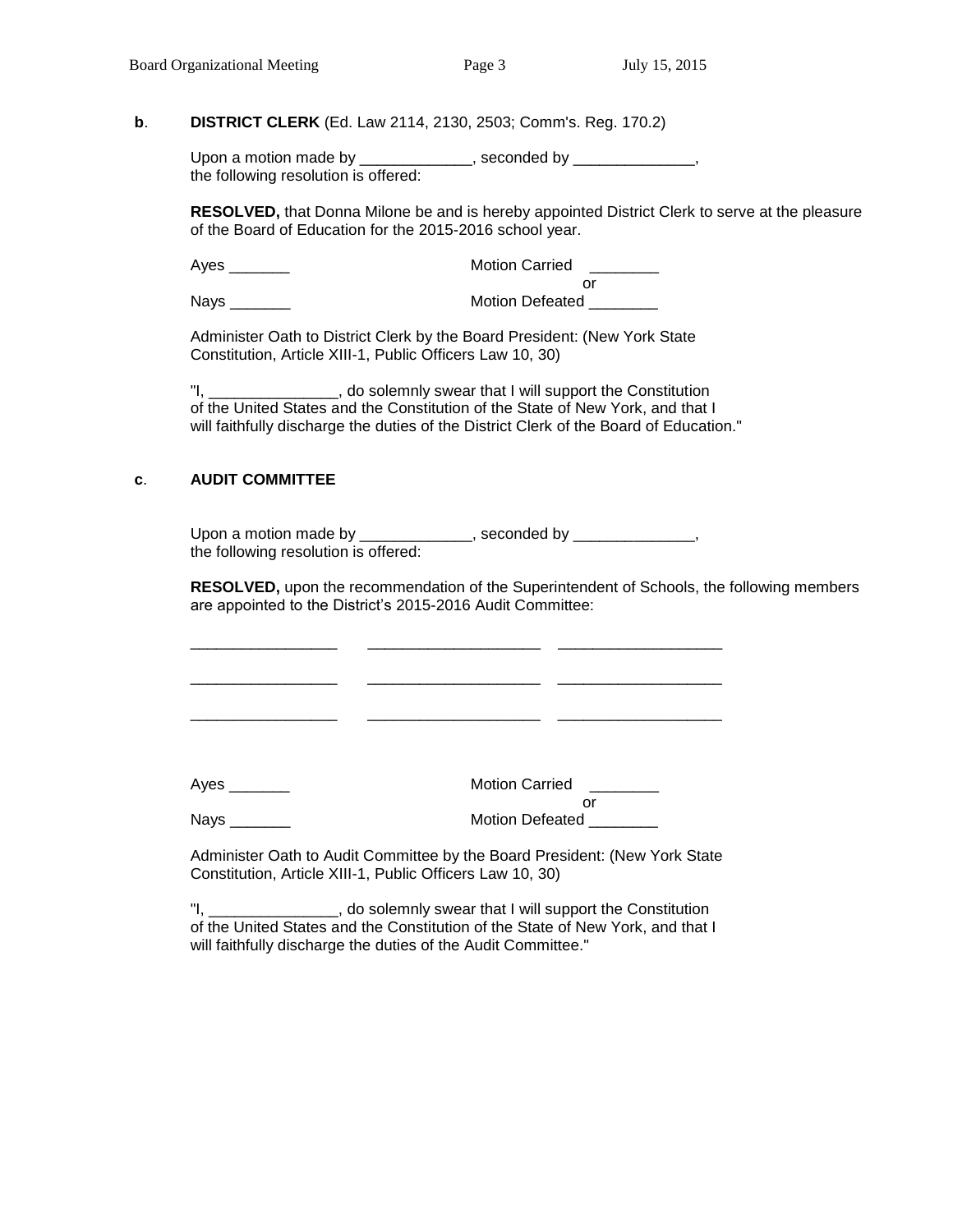#### **VI. DESIGNATIONS**

**a. OFFICIAL BANK DEPOSITORY - ALL FUNDS**

(Ed. Law 2129, 2130) (Comm's. Reg. 170.2)

Upon a motion made by \_\_\_\_\_\_\_\_\_\_\_\_\_\_, seconded by \_\_\_\_\_\_\_\_\_\_\_\_\_\_\_, the following resolution is offered:

**RESOLVED,** that the following Banks and/or Trust Companies be and are hereby designated as the official depositories for the funds shown during the school year 2015-2016:

1. JPMorgan Chase Bank, 395 N. Service Road, Melville, N.Y. 11747

General Fund Checking General Fund Savings Trust & Agency Checking School Lunch Checking Payroll Checking Starr Hacker Checking Starr Hacker Savings Scholarship Checking Capital Checking Capital Savings Debt Service Savings Student Activity Accounts – Elementary/Middle School/High School – Checking Student Activity Account – Senior High School -- Savings

2. First National Bank of L.I., 1 E. Montauk Hwy., Lindenhurst, NY 11757

 General Fund Savings General Fund Checking Special Aid Fund Checking

Ayes **Axes** Ayes **Axes** Ayes **Axes** Ayes **Axes** Ayes **Axes** Ayes **Ayes Ayes Ayes Ayes Ayes Ayes Ayes Ayes Ayes Ayes Ayes Ayes Ayes Ayes Ayes Ayes Ayes Ayes Ayes Ayes Ayes Ayes Ay** or Nays\_\_\_\_\_\_\_\_\_\_ Motion Defeated \_\_\_\_\_\_\_\_\_

**b. REGULAR MONTHLY MEETINGS** (Ed. Law 1708 [quarterly], 2504)

Upon a motion made by \_\_\_\_\_\_\_\_\_\_\_\_\_, seconded by \_\_\_\_\_\_\_\_\_\_\_\_\_\_, the following resolution is offered:

**RESOLVED,** that whenever possible, the Regular Business Meetings of the Lindenhurst Board of Education will be held in the All-Purpose Room of the Margaret A. McKenna Administration Building; Board of Education Workshops when necessary will be held in the All-Purpose Room of the Margaret A McKenna Administration Building; and the Community Forums will be held in the various school buildings of the district in accordance with the enclosed schedule for the 2015-2016 school year.

Note: See enclosed.

Motion Carried \_\_\_\_\_\_\_\_\_\_\_ or Nays\_\_\_\_\_\_\_\_\_\_ Motion Defeated\_\_\_\_\_\_\_\_\_\_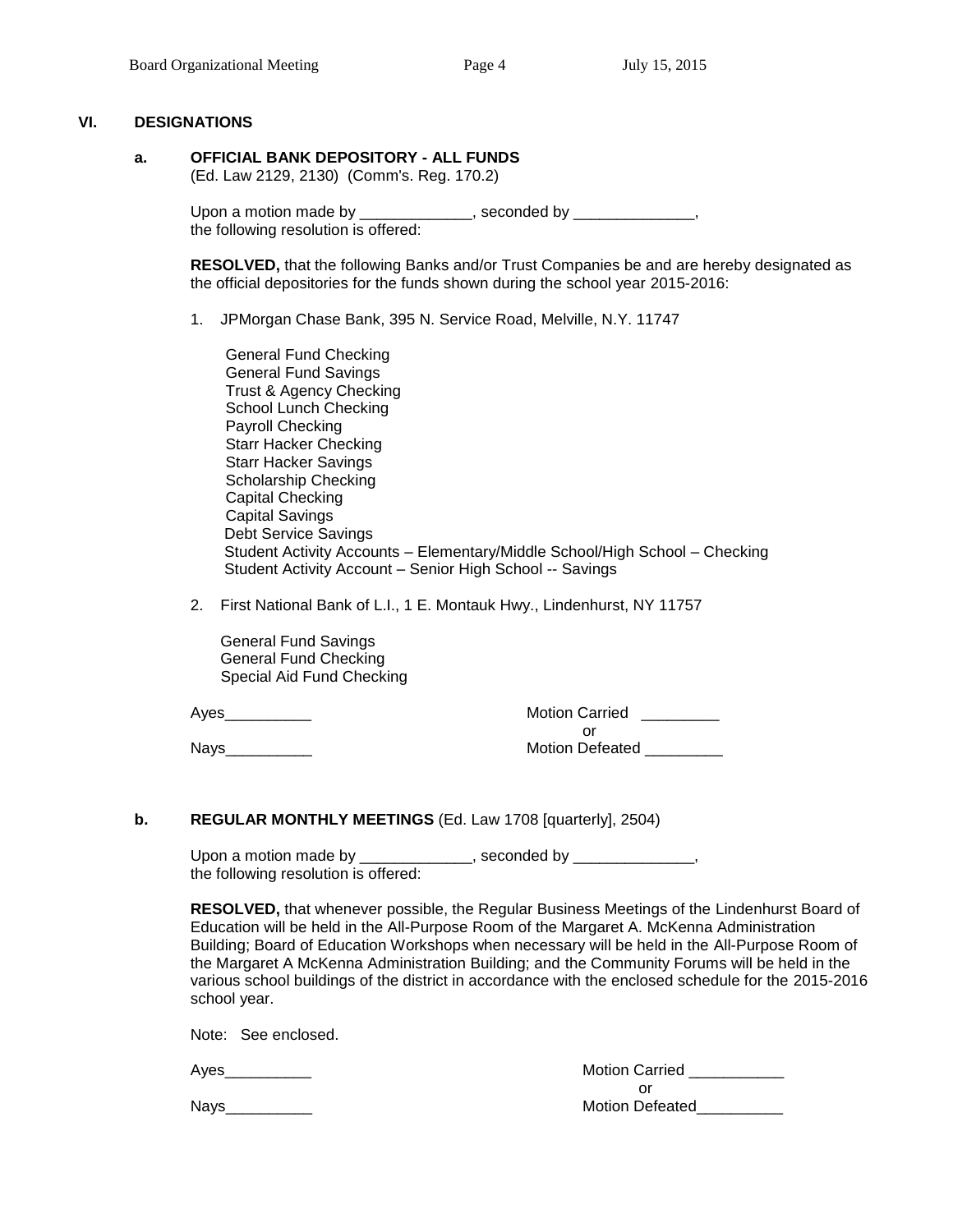#### **c. OFFICIAL NEWSPAPERS** (Ed. Law 2005) (Gen. Mun. Law 103)

Upon a motion made by \_\_\_\_\_\_\_\_\_\_\_\_\_, seconded by \_\_\_\_\_\_\_\_\_\_\_\_\_\_, the following resolution is offered:

**RESOLVED,** that Newsday be designated as the primary school district newspaper and the South Bay's Neighbor Newspaper, be designated a secondary newspaper for the 2015-2016 school year.

Ayes\_\_\_\_\_\_\_\_\_\_ Motion Carried \_\_\_\_\_\_\_\_\_\_ or Nays\_\_\_\_\_\_\_\_\_\_ Motion Defeated\_\_\_\_\_\_\_\_\_\_

#### **VII. OTHER APPOINTMENTS**

**a. SCHOOL ATTORNEY** (Policy No. 2270)

Upon a motion made by \_\_\_\_\_\_\_\_\_\_\_\_\_, seconded by \_\_\_\_\_\_\_\_\_\_\_\_\_\_, the following resolution is offered:

**RESOLVED,** that the firm of Guercio & Guercio, LLP be appointed to serve as General Counsel for the 2015-2016 school year, at an annual fee of \$ 35,500.00. The hourly rate for litigation will be \$ 230.00.

Note: See enclosed.

Ayes\_\_\_\_\_\_\_\_\_\_ Motion Carried \_\_\_\_\_\_\_\_\_\_ or Nays\_\_\_\_\_\_\_\_\_\_ Motion Defeated\_\_\_\_\_\_\_\_\_\_

### **b. CHIEF LABOR COUNSEL**

Upon a motion made by \_\_\_\_\_\_\_\_\_\_\_\_\_\_, seconded by \_\_\_\_\_\_\_\_\_\_\_\_\_\_\_, the following resolution is offered:

**RESOLVED,** that the firm of Guercio and Guercio, be appointed to serve as Chief Labor Counsel for the 2015-2016 school year at an annual fee of \$41,500.00. The hourly rate will be \$230.00 per hour.

Note: See enclosed.

Ayes\_\_\_\_\_\_\_\_\_\_ Motion Carried \_\_\_\_\_\_\_\_\_\_ or

Nays\_\_\_\_\_\_\_\_\_\_ Motion Defeated\_\_\_\_\_\_\_\_\_\_

#### **c. BOND COUNSEL**

| Upon a motion made by                | , seconded by |
|--------------------------------------|---------------|
| the following resolution is offered: |               |

**RESOLVED,** that the firm of Hawkins, Delafield & Wood be appointed to serve as Bond Counsel for the 2015-2016 school year for Tax Anticipation Notes and Serial Bonds at an annual fee as listed in the attached engagement letter. (no increase in fee schedule) Note: See enclosed.

| Ayes | <b>Motion Carried</b>  |
|------|------------------------|
|      |                        |
| Nays | <b>Motion Defeated</b> |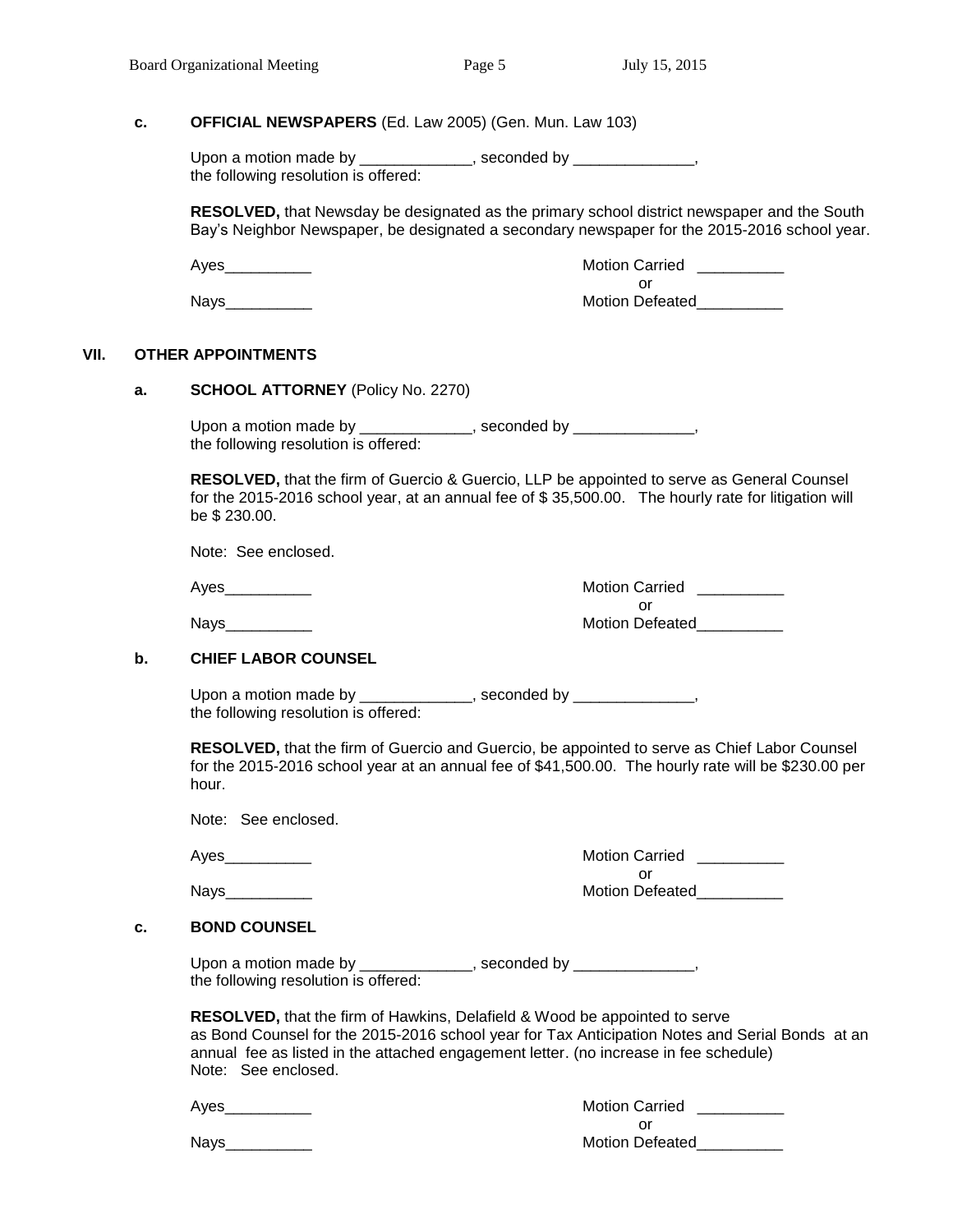#### **d. SCHOOL BOARD SECRETARY** (School District Policy 2230)

Upon a motion made by \_\_\_\_\_\_\_\_\_\_\_\_\_, seconded by \_\_\_\_\_\_\_\_\_\_\_\_\_\_, the following resolution is offered:

**RESOLVED,** that Denise Butler, be appointed School Board Secretary to serve at the pleasure of the Board of Education for the 2015-2016 school year at a stipend of \$200.00 per meeting for attendance at meeting and preparation of minutes. (Stipend for 2014-2015 was \$200.00 per meeting.)

| Ayes | <b>Motion Carried</b>  |
|------|------------------------|
|      |                        |
| Nays | <b>Motion Defeated</b> |

#### **e. ALTERNATE SCHOOL BOARD SECRETARY** (School District Policy 2230)

Upon a motion made by \_\_\_\_\_\_\_\_\_\_\_\_\_, seconded by \_\_\_\_\_\_\_\_\_\_\_\_\_\_, the following resolution is offered:

**RESOLVED,** that Celia TumSuden and Donna Milone, be appointed Alternate School Board Secretaries for the 2015-2016 school year to act in the place of the School Board Secretary in her absence at a stipend of \$100.00 for attendance at meetings and \$100 for preparation of minutes.

Ayes\_\_\_\_\_\_\_\_\_\_ Motion Carried \_\_\_\_\_\_\_\_\_\_ or Nays\_\_\_\_\_\_\_\_\_\_ Motion Defeated\_\_\_\_\_\_\_\_\_\_

#### **f. ALTERNATE DISTRICT CLERK**

Upon a motion made by \_\_\_\_\_\_\_\_\_\_\_\_\_\_, seconded by \_\_\_\_\_\_\_\_\_\_\_\_\_\_\_, the following resolution is offered:

**RESOLVED,** that Denise Butler be appointed Alternate District Clerk for the 2015-2016 school year to act in the place of the District Clerk in her absence.

Ayes\_\_\_\_\_\_\_\_\_\_\_\_\_

Nays\_\_\_\_\_\_\_\_\_\_ Motion Defeated\_\_\_\_\_\_\_\_\_\_

| <b>Motion Carried</b> |  |
|-----------------------|--|
| Ωr                    |  |
| Motion Defeated       |  |

#### **g. IMPARTIAL HEARING OFFICERS** (Comm's. Reg. Part 200.5 (c) (1) )

Upon a motion made by \_\_\_\_\_\_\_\_\_\_\_\_\_, seconded by \_\_\_\_\_\_\_\_\_\_\_\_\_\_, the following resolution is offered:

**RESOLVED,** that the Board of Education approve all persons who appear in the New York State Education Department list of Impartial Hearing Officers for the 2015-2016 school year

Note: See enclosed Schedule D, No. 1 (2015-16).

Ayes **Abulue 2018** Motion Carried **Motion Carried** or Nays **Nation Defeated**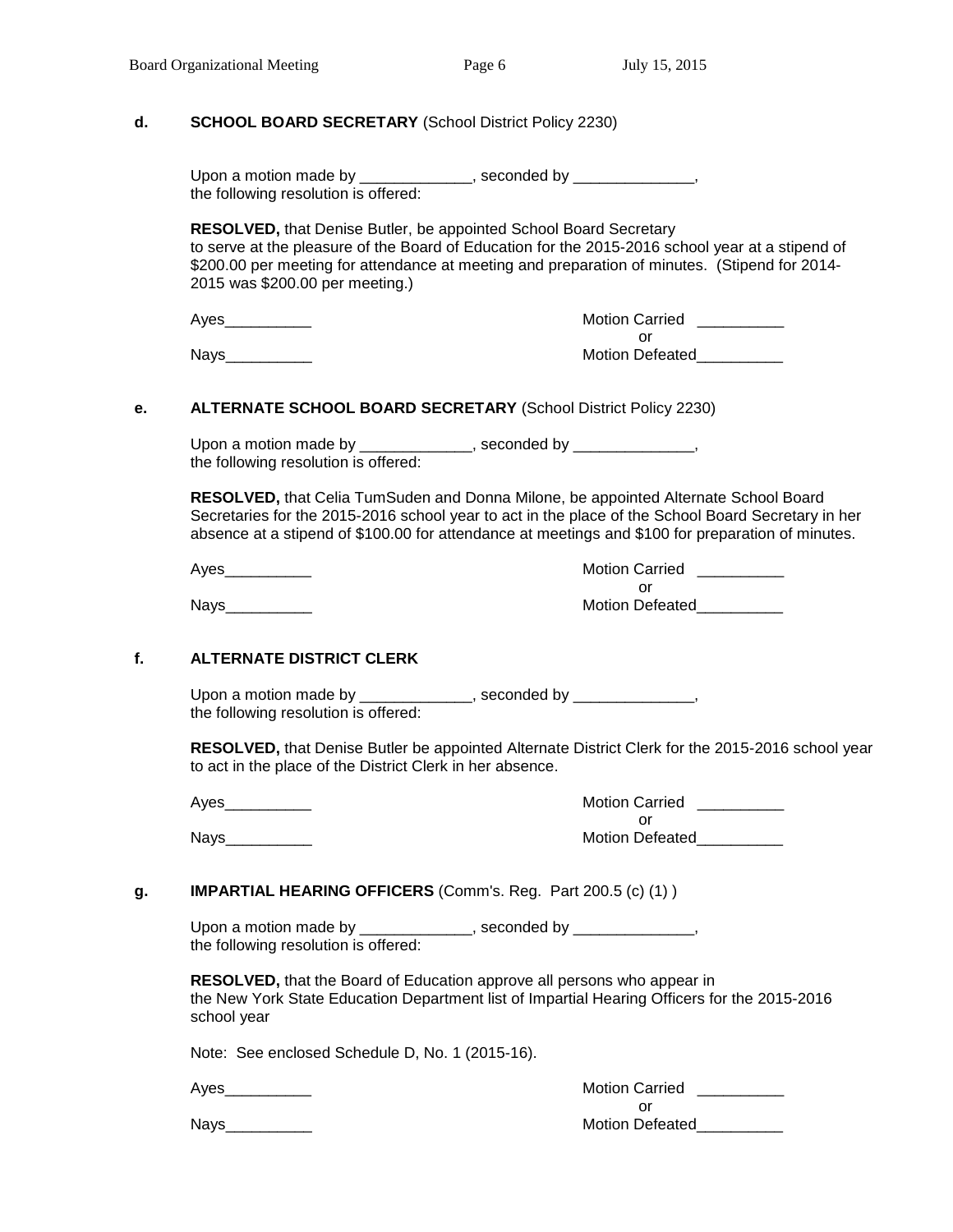# **h. SURROGATE PARENTS FOR 2015-2016 SCHOOL YEAR**

(Comm's. Reg. 200.5 (e) (1)

Upon a motion made by \_\_\_\_\_\_\_\_\_\_\_\_\_, seconded by \_\_\_\_\_\_\_\_\_\_\_\_\_\_, the following resolution is offered:

**RESOLVED** that the Board of Education appoints Colleen Mott as surrogate parents for handicapped children, whenever required, for the 2015-2016 school year (See attached Schedule D, #2.)

Note: This is in compliance with Commissioner's Regulations. A surrogate parent means a person appointed to act in place of parents or guardians when a child's parents or guardians are not known, are unavailable, or the child is a ward of the State.

Note: See enclosed Schedule D, No. 2 (2015-16).

Ayes

Nays\_\_\_\_\_\_\_\_\_\_ Motion Defeated\_\_\_\_\_\_\_\_\_\_

| <b>Motion Carried</b> |  |
|-----------------------|--|
| nr                    |  |
| Motion Defeated       |  |

#### **i. COMMITTEE ON SPECIAL EDUCATION (**Comm's. Reg. subchapter P, Part 200)

Upon a motion made by \_\_\_\_\_\_\_\_\_\_\_\_\_, seconded by \_\_\_\_\_\_\_\_\_\_\_\_\_\_, the following resolution is offered:

**RESOLVED,** that in accordance with Commissioner's Regulations, Part 200, each Board of Education shall appoint a Committee on Special Education and a Secondary Sub-Committee in accordance with the provisions of Education Law, Section 4402. The people and positions listed on the enclosed Schedule D, No. 4 are recommended for Board of Education approval for the 2015-2016 school year.

Note: See enclosed Schedule D, No. 3 (2015-16)

Ayes **Abulue 2018** Motion Carried **Agency** Motion Carried **Agency** Motion Carried **Agency** 2019 or Nays\_\_\_\_\_\_\_\_\_\_ Motion Defeated\_\_\_\_\_\_\_\_\_\_

# **j. COMMITTEE ON PRESCHOOL SPECIAL EDUCATION (CPSE)**

(Comm's. Reg. Part 200)

Upon a motion made by \_\_\_\_\_\_\_\_\_\_\_\_\_, seconded by \_\_\_\_\_\_\_\_\_\_\_\_\_\_, the following resolution is offered:

**RESOLVED,** that in accordance with Chapter 243 of the Laws of 1989 (Section 4410 of the Education Laws) and Part 200 of the Regulations of the Commissioner, the following people and positions listed on the enclosed Schedule D, No. 4 are recommended for Board of Education approval for the 2015-2016 school year.

Note: See enclosed Schedule D, No. 4 (2015-16)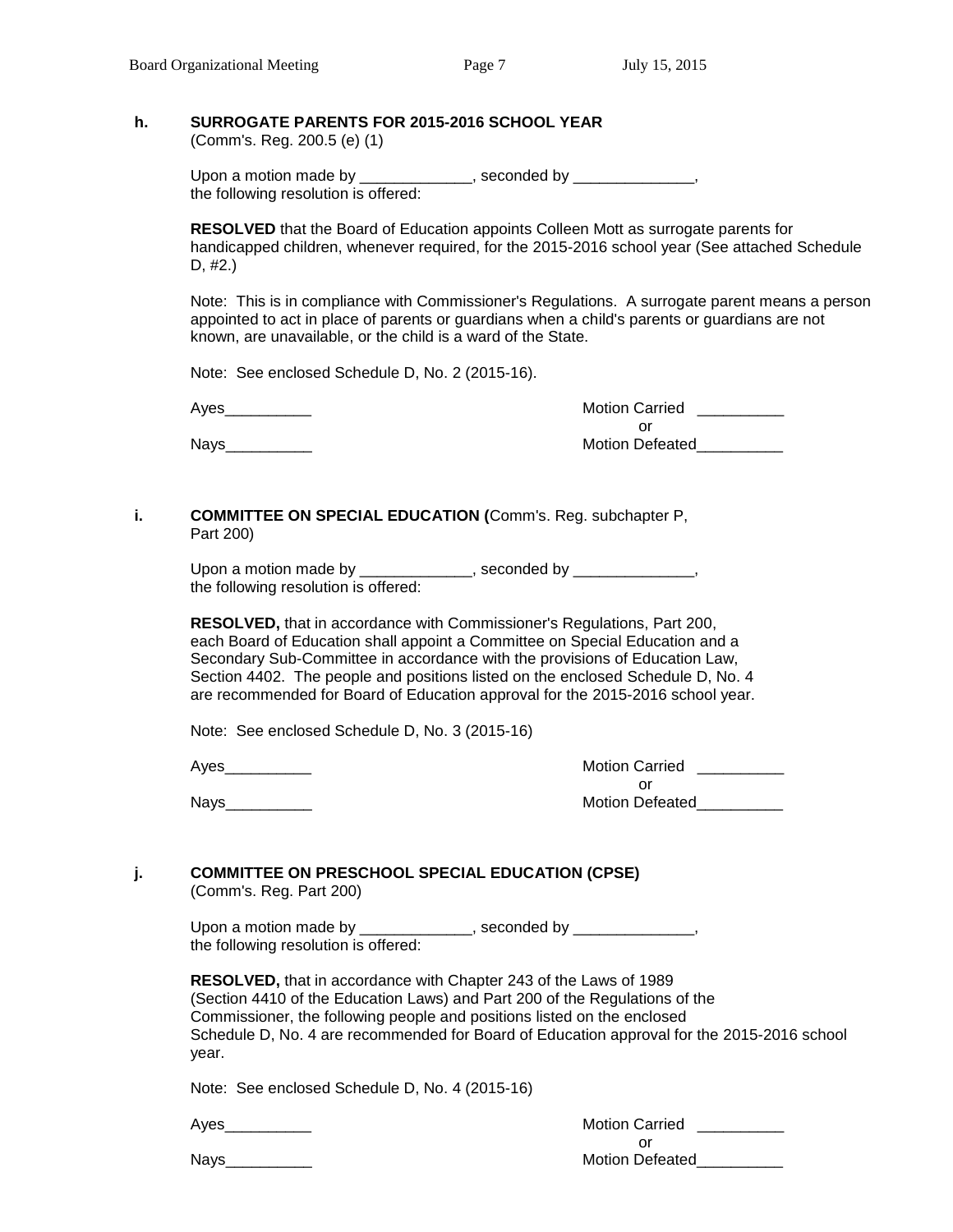# **k. SECTION 504 COMPLIANCE OFFICER**

(Education Law)

Upon a motion made by \_\_\_\_\_\_\_\_\_\_\_\_\_\_, seconded by \_\_\_\_\_\_\_\_\_\_\_\_\_, The following resolution is offered:

**RESOLVED** in accordance with provisions of the Education Law of New York State, the Superintendent of Schools has recommended the appointment of the following named person as Section 504 Compliance Officer for the school year 2015-2016:

Suzanne Sugarman, Assistant to the Superintendent for Special Education & Pupil Personnel Services

Note: See enclosed Schedule D, No. 5 (2015-16)

Ayes\_\_\_\_\_\_\_\_\_\_ Motion Carried \_\_\_\_\_\_\_\_\_\_ or Nays\_\_\_\_\_\_\_\_\_\_ Motion Defeated\_\_\_\_\_\_\_\_\_\_

# **l. TITLE IX COMPLIANCE OFFICER**

(Education Law)

Upon a motion made by \_\_\_\_\_\_\_\_\_\_\_\_\_\_, seconded by \_\_\_\_\_\_\_\_\_\_\_\_, The following resolution is offered:

**RESOLVED** in accordance with provisions of the Education Law of New York State, the Superintendent of Schools has recommended the appointment of the following named person as Title IX Compliance Officer for the school year 2015-2016:

Nancy Scaccia, Assistant Principal, Senior High School

Note: See enclosed Schedule D, No. 6 (2015-16).

Ayes\_\_\_\_\_\_\_\_\_\_ Motion Carried \_\_\_\_\_\_\_\_\_\_ or Nays\_\_\_\_\_\_\_\_\_\_ Motion Defeated\_\_\_\_\_\_\_\_\_\_

#### **m. DIGNITY FOR ALL STUDENTS ACT COORDINATOR**  (Education Law)

Upon a motion made by \_\_\_\_\_\_\_\_\_\_\_\_\_\_\_, seconded by \_\_\_\_\_\_\_\_\_\_\_\_\_\_, The following resolution is offered:

**RESOLVED** in accordance with provisions of the Education Law of New York State, the Superintendent of Schools has recommended the appointment of the following named person as Dignity for All Students Act Coordinator for the school year 2015-2016:

Nancy Scaccia, Assistant Principal, Senior High School

Note: See enclosed Schedule D, No. 7 (2015-16).

Ayes\_\_\_\_\_\_\_\_\_\_ Motion Carried \_\_\_\_\_\_\_\_\_\_ or

Nays\_\_\_\_\_\_\_\_\_\_ Motion Defeated\_\_\_\_\_\_\_\_\_\_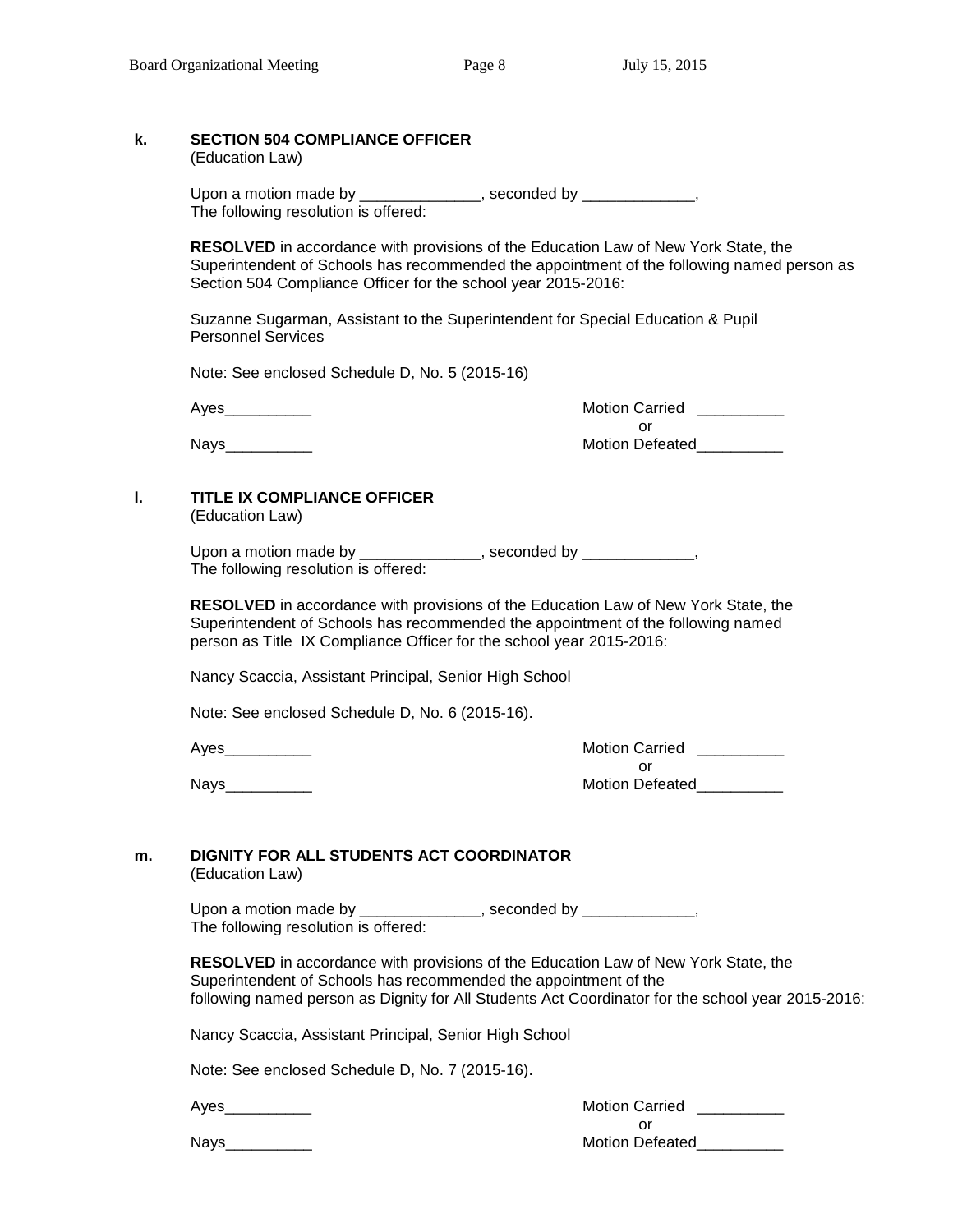# **n. TREASURER - EXTRA CURRICULAR ACTIVITY ACCOUNT**

(Ed. Law 2503; Comm's. Reg. 172.5 Board Policy 6610)

| Upon a motion made by                | , seconded by |  |
|--------------------------------------|---------------|--|
| the following resolution is offered: |               |  |

**RESOLVED,** that the following indicated persons be appointed Treasurer for Extra-Curricular Activity Funds to serve at the pleasure of the Board of Education during the school year 2015-2016.

| Principal   | Senior High School           |
|-------------|------------------------------|
| Principal   | Middle School                |
| Principal   | Albany Avenue School         |
| Principal   | Alleghany Avenue School      |
| Principal   | Daniel Street School         |
| Principal   | <b>Harding Avenue School</b> |
| Principal   | West Gates School            |
| Principal   | William Rall School          |
| Ayes        | <b>Motion Carried</b>        |
|             | or                           |
| <b>Nays</b> | <b>Motion Defeated</b>       |
|             |                              |

#### **o. ATTENDANCE OFFICER** (Ed. Law 3213)

Upon a motion made by \_\_\_\_\_\_\_\_\_\_\_\_\_, seconded by \_\_\_\_\_\_\_\_\_\_\_\_\_\_, the following resolution is offered:

**RESOLVED,** that the Assistant to the Superintendent for Special Education and Pupil Personnel Services, be and is hereby appointed Attendance Officer of the Lindenhurst School District to serve at the pleasure of the Board of Education during the school year 2015-2016.

Ayes\_\_\_\_\_\_\_\_\_\_ Motion Carried \_\_\_\_\_\_\_\_\_\_

Nays\_\_\_\_\_\_\_\_\_\_ Motion Defeated\_\_\_\_\_\_\_\_\_\_

| <b>Motion Carried</b>  |  |
|------------------------|--|
| Ωr                     |  |
| <b>Motion Defeated</b> |  |

### **p. RECORDS ACCESS OFFICER** (Public Officers Law 87 (b) (ii);

Upon a motion made by \_\_\_\_\_\_\_\_\_\_\_\_\_, seconded by \_\_\_\_\_\_\_\_\_\_\_\_\_\_, the following resolution is offered:

**RESOLVED,** that the District Clerk, Donna Milone, be appointed District Records Access Officer to serve at the pleasure of the Board of Education during the school year 2015-2016.

Ayes **Abulue 2018** Motion Carried **Agency** Motion Carried **Agency** Motion Carried **Agency** 2019 or Nays\_\_\_\_\_\_\_\_\_\_ Motion Defeated\_\_\_\_\_\_\_\_\_\_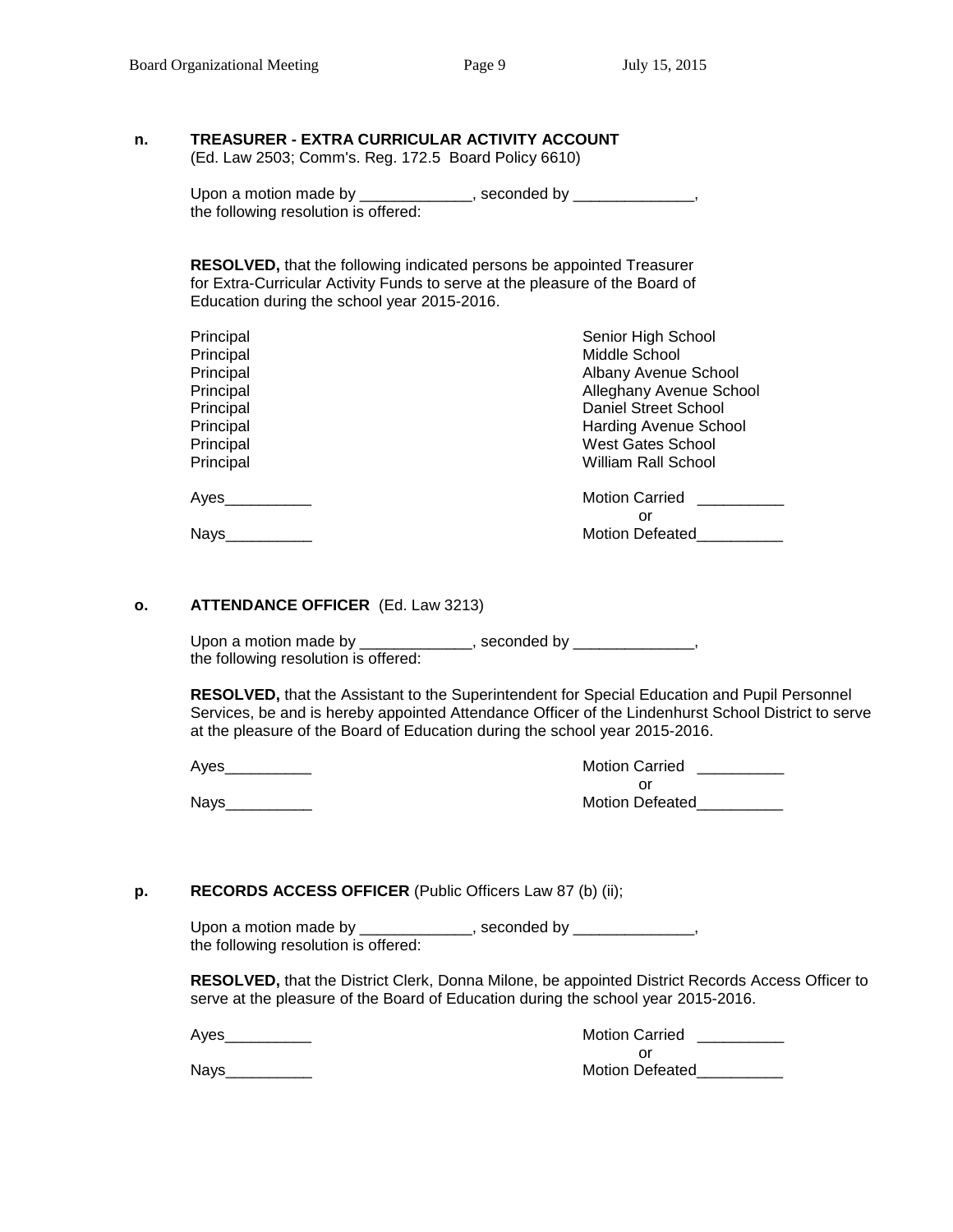#### **q. RECORDS MANAGEMENT OFFICER** (Comm's. Reg. 185.2 (a) (1)

Upon a motion made by \_\_\_\_\_\_\_\_\_\_\_\_, seconded by \_\_\_\_\_\_\_\_\_\_\_\_, the following resolution is offered:

**RESOLVED,** that Jacqueline A. Scrio, Assistant Superintendent for Business, be appointed District Records Management Officer to serve at the pleasure of the Board of Education during the school year 2015-2016.

Ayes example and the set of the Motion Carried League of the Motion Carried League of the Second Second Second S or

Nays\_\_\_\_\_\_\_\_\_\_ Motion Defeated\_\_\_\_\_\_\_\_\_\_

### **r. MEDICAID COMPLIANCE OFFICER**

Upon a motion made by \_\_\_\_\_\_\_\_\_\_\_\_\_\_\_\_\_\_\_, seconded by \_\_\_\_\_\_\_\_\_\_\_\_\_\_\_\_\_, the following resolution is offered

 **RESOLVED** that the Board of Education, upon the recommendation of the Superintendent, appoints Concetta Robinson as the Medicaid Compliance Officer for the 2015-16 school year.

Ayes extending the matrix of the Motion Carried Ayes extending the Motion Carried Ayes and the Motion Carried Ayes and the Motion Carried Ayes and the Motion Carried Ayes and the Motion Carried Ayes and the Motion Carried

or Nays **Nation Defeated** 

#### **s. HOMELESS LIAISON COORDINATOR**

Upon a motion made by \_\_\_\_\_\_\_\_\_\_\_\_\_\_\_\_\_\_\_, seconded by \_\_\_\_\_\_\_\_\_\_\_\_\_\_\_\_\_\_, the following resolution is offered

 **RESOLVED** that the Board of Education, upon the recommendation of the Superintendent, appoints Cocetta Robinson as the Homeless Liaison Coordinator for the 2015-16 school year.

Ayes\_\_\_\_\_\_\_\_\_\_ Motion Carried \_\_\_\_\_\_\_\_\_\_ or Nays\_\_\_\_\_\_\_\_\_\_ Motion Defeated\_\_\_\_\_\_\_\_\_\_

### **t. E-RATE CONSULTANT SERVICE**

Upon a motion made by \_\_\_\_\_\_\_\_\_\_\_\_, seconded by \_\_\_\_\_\_\_\_\_\_\_\_, the following resolution is offered:

RESOLVED, that Integra Consulting and Computer Services, Inc. serve as the District Annual E-Rate Consultant for the 2015-2016 school year at a flat rate of \$7,500.00 (no increase).

Note: See enclosed.

Ayes\_\_\_\_\_\_\_\_\_\_ Motion Carried \_\_\_\_\_\_\_\_\_\_

| <b>Motion Carried</b>  |  |
|------------------------|--|
| Ωr                     |  |
| <b>Motion Defeated</b> |  |

Nays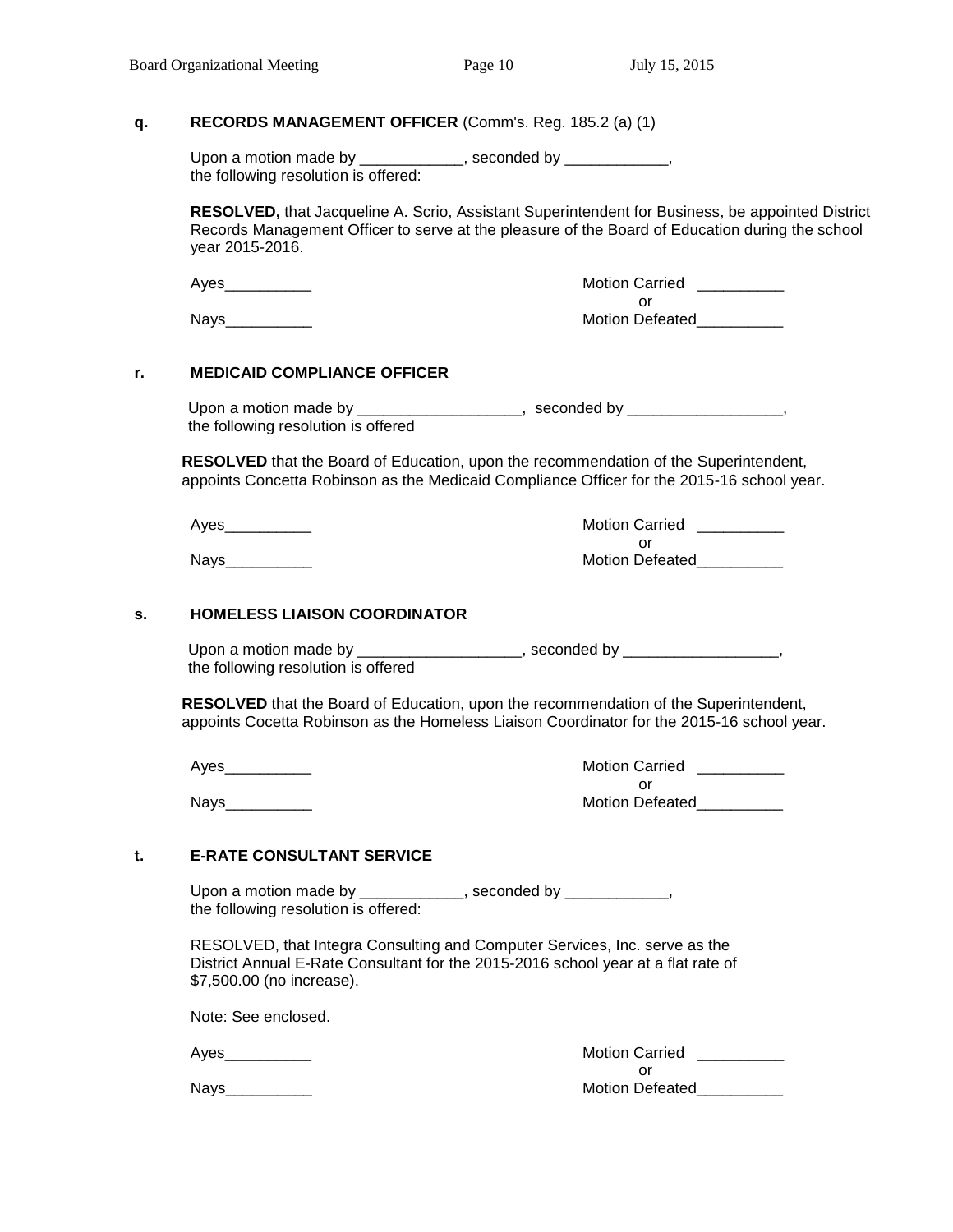#### **u. RECORDS APPEALS OFFICER**

| Upon a motion made by                | , seconded by |  |
|--------------------------------------|---------------|--|
| the following resolution is offered: |               |  |

**RESOLVED,** that Daniel E. Giordano, Superintendent of Schools, be appointed District Records Appeals Officer to serve at the pleasure of the Board of Education during the school year 2015- 2016.

Ayes example and the set of the Motion Carried League of the Motion Carried League of the Second Second League or Nays **Nation Defeated** 

### **v. STUDENT RESIDENCY OFFICER**

Upon a motion made by \_\_\_\_\_\_\_\_\_\_\_\_\_, seconded by \_\_\_\_\_\_\_\_\_\_\_\_\_\_, the following resolution is offered:

**RESOLVED,** that Jacqueline A. Scrio, Assistant Superintendent for Business, be appointed Student Residency Officer for the purpose of rendering student residency determinations, to serve at the pleasure of the Board of Education during the school year 2015-2016.

| Ayes        | <b>Motion Carried</b>  |
|-------------|------------------------|
|             |                        |
| <b>Nays</b> | <b>Motion Defeated</b> |

#### **w. FINANCIAL ADVISOR**

Upon a motion made by \_\_\_\_\_\_\_\_\_\_\_\_\_\_, seconded by \_\_\_\_\_\_\_\_\_\_\_\_\_\_\_, the following resolution is offered:

RESOLVED, that the Capital Markets Advisors, LLC be appointed to serve as Financial Advisor for the 2015-2016 school year, as per the attached agreement. (base fee increase of \$350.00)

Note: See enclosed.

| Ayes        | <b>Motion Carried</b>  |
|-------------|------------------------|
|             |                        |
| <b>Nays</b> | <b>Motion Defeated</b> |

# **x. CLAIMS AUDITOR** (Board Policy 6650) Upon a motion made by \_\_\_\_\_\_\_\_\_\_\_\_\_, seconded by \_\_\_\_\_\_\_\_\_\_\_\_\_\_,

the following resolution is offered:

**RESOLVED,** that Emkay Consulting, LLC be appointed to serve as Claims Auditor for the 2015-2016 school year, as per attached agreement (no increase).

Note: See enclosed.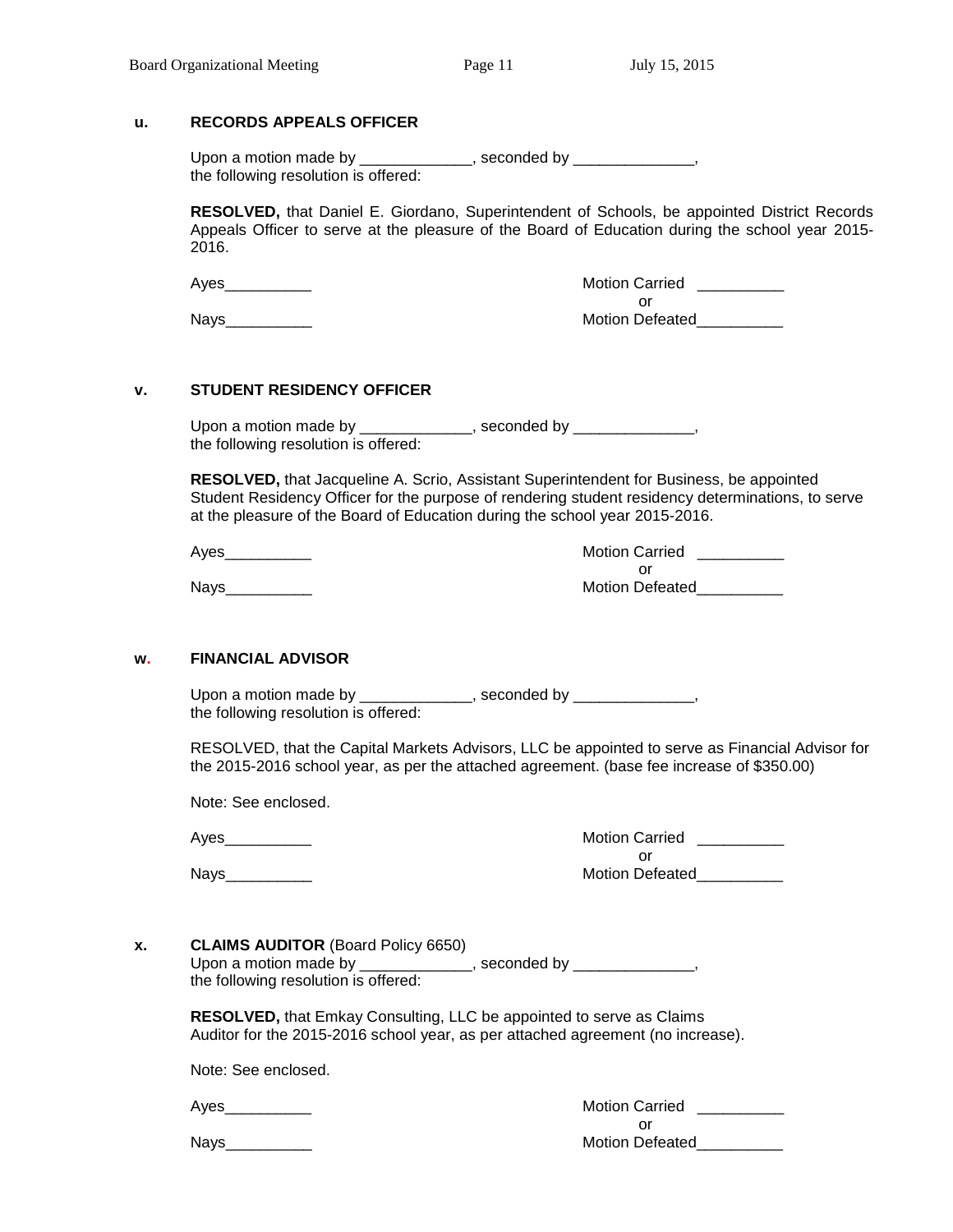#### **y. EXTERNAL AUDITOR**

| Upon a motion made by                | , seconded by |
|--------------------------------------|---------------|
| the following resolution is offered: |               |

**RESOLVED,** that Nawrocki Smith, be appointed to serve as External Auditor for the 2015-2016 school year, as per the attached engagement letter. (Annual increase of \$500.00. Hourly rates have decreased an average of \$5.00 per hour for additional work.)

Note: See enclosed.

Ayes\_\_\_\_\_\_\_\_\_\_ Motion Carried \_\_\_\_\_\_\_\_\_\_ or Nays\_\_\_\_\_\_\_\_\_\_ Motion Defeated\_\_\_\_\_\_\_\_\_\_

#### **z. INTERNAL AUDITOR**

Upon a motion made by \_\_\_\_\_\_\_\_\_\_\_\_\_, seconded by \_\_\_\_\_\_\_\_\_\_\_\_\_\_, the following resolution is offered:

**RESOLVED,** that Cullen & Danowski, LLP, to continue to serve as Internal Auditor for the 2015- 2016 school year, as per the attached engagement letter. (\$250.00 increase in accordance with June 2013 RFP)

Note: See enclosed.

Ayes\_\_\_\_\_\_\_\_\_\_ Motion Carried \_\_\_\_\_\_\_\_\_\_ or Nays\_\_\_\_\_\_\_\_\_\_ Motion Defeated\_\_\_\_\_\_\_\_\_\_

### **aa. PUBLIC RELATIONS/WEBSITE MAINTENANCE**

Upon a motion made by \_\_\_\_\_\_\_\_\_\_\_\_\_, seconded by \_\_\_\_\_\_\_\_\_\_\_\_\_\_, the following resolution is offered:

**RESOLVED** that the Board of Education, upon the recommendation of the Superintendent, renew the agreement with Syntax for Public Relations and Website Maintenance for the 2015-16 school year as per the attached letter (\$1,511.50 increase).

Note: See enclosed

Nays **Nation Defeated** 

Ayes\_\_\_\_\_\_\_\_\_\_ Motion Carried \_\_\_\_\_\_\_\_\_\_ or

#### **bb TRANSCRIPTION SERVICES**

Upon a motion made by \_\_\_\_\_\_\_\_\_\_\_\_\_, seconded by \_\_\_\_\_\_\_\_\_\_\_\_\_\_, the following resolution is offered:

**RESOLVED,** that the Board of Education, upon the recommendation of the Superintendent, approve the use of Veritext and Dolly Frevola for the purposes of transcribing Hearings for the District during the 2015-2016 school year as recommended by Board Counsel, Guercio & Guercio, LLP.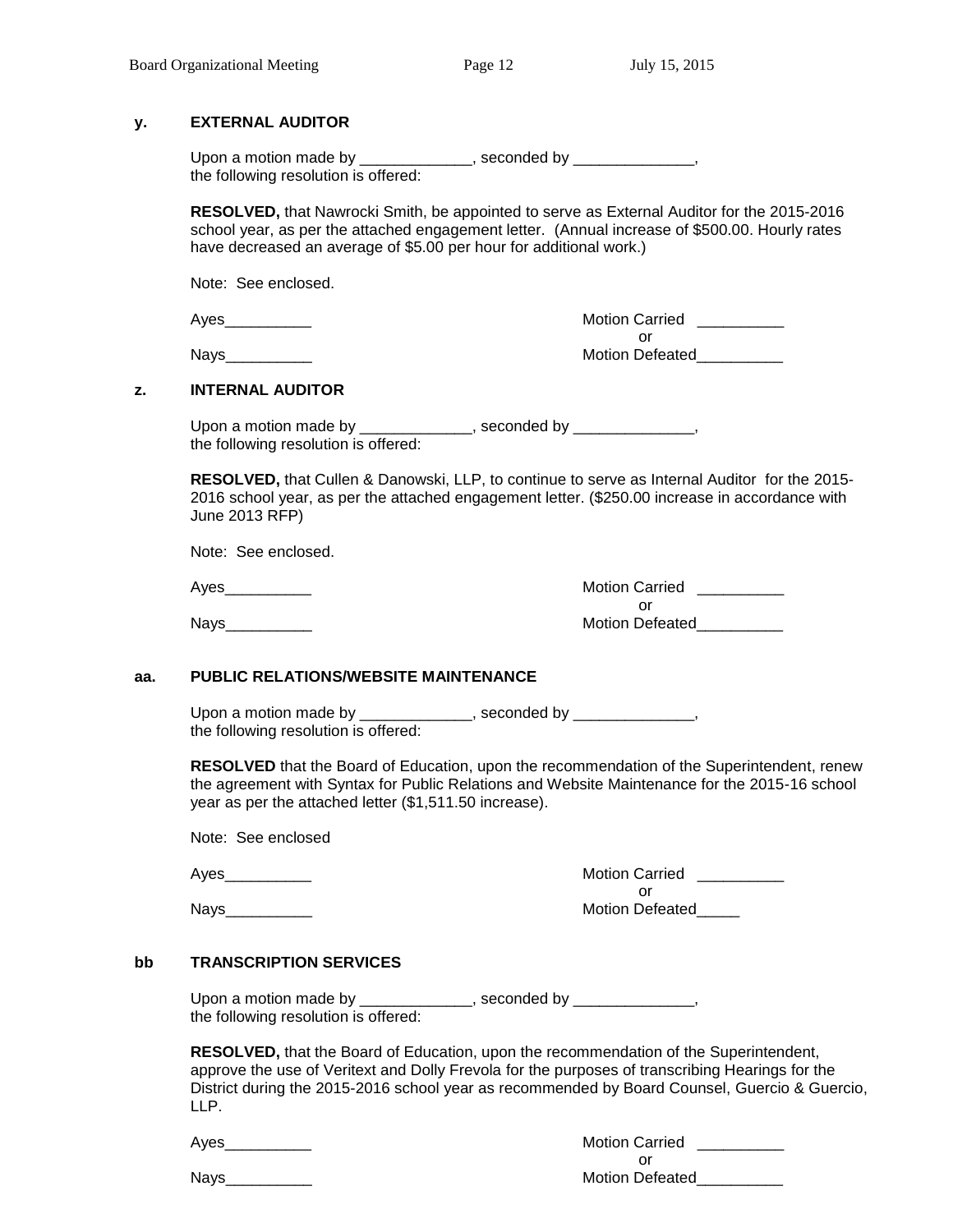#### **cc. FACILITIES STIPEND**

| Upon a motion made by                | seconded by _ |
|--------------------------------------|---------------|
| the following resolution is offered: |               |

**RESOLVED,** that the Board of Education, upon the recommendation of the Superintendent, approve Louise Santino to continue as Facilities Scheduler for the 2015-2016 school year for a stipend of \$3,000.

Ayes\_\_\_\_\_\_\_\_\_\_ Motion Carried \_\_\_\_\_\_\_\_\_\_

or Nays\_\_\_\_\_\_\_\_\_\_ Motion Defeated\_\_\_\_\_\_\_\_\_\_

#### **dd. ARCHITECTS**

Upon a motion made by \_\_\_\_\_\_\_\_\_\_\_\_\_, seconded by \_\_\_\_\_\_\_\_\_\_\_\_\_\_, the following resolution is offered:

RESOLVED, that the Board of Education, upon the recommendation of the Superintendent, authorizes the Board President to enter into an agreement with John A. Grillo Architects to continue as the District Architect in connection with capital and bond projects on an as needed basis. (No increase.)

Note: See enclosed.

Ayes\_\_\_\_\_\_\_\_\_\_ Motion Carried \_\_\_\_\_\_\_\_\_\_ or Nays\_\_\_\_\_\_\_\_\_\_ Motion Defeated\_\_\_\_\_\_\_\_\_\_

#### **ee. THIRD PARTY ADMINISTRATOR**

Upon a motion made by \_\_\_\_\_\_\_\_\_\_\_\_\_, seconded by \_\_\_\_\_\_\_\_\_\_\_\_\_\_, the following resolution is offered:

**RESOLVED,** that the Board of Education, upon the recommendation of the Superintendent, approve the OMNI GROUP request to continue as Third Party Administrator for 403(b) Retirement Plan for the 2015-2016 school year, as per the attached schedule. (No increase in fee schedule)

Note: See enclosed.

Ayes\_\_\_\_\_\_\_\_\_\_ Motion Carried \_\_\_\_\_\_\_\_\_\_ or Nays\_\_\_\_\_\_\_\_\_\_ Motion Defeated\_\_\_\_\_\_\_\_\_\_

#### **ff. SCHOOL PHYSICIANS**

Upon a motion made by \_\_\_\_\_\_\_\_\_\_\_\_\_, seconded by \_\_\_\_\_\_\_\_\_\_\_\_\_\_, the following resolution is offered:

**RESOLVED,** that the Board of Education, upon the recommendation of the Superintendent, approve Doctor Eugene Gerardi and Doctor Gregory Puglisi as School Physicians for the District for the 2015-2016 school year, as per the attached contract. (No increase in fee schedule)

Note: See enclosed.

Ayes\_\_\_\_\_\_\_\_\_\_\_\_\_

 $N$ ays

| Motion Carried  |  |
|-----------------|--|
| Ωr              |  |
| Motion Defeated |  |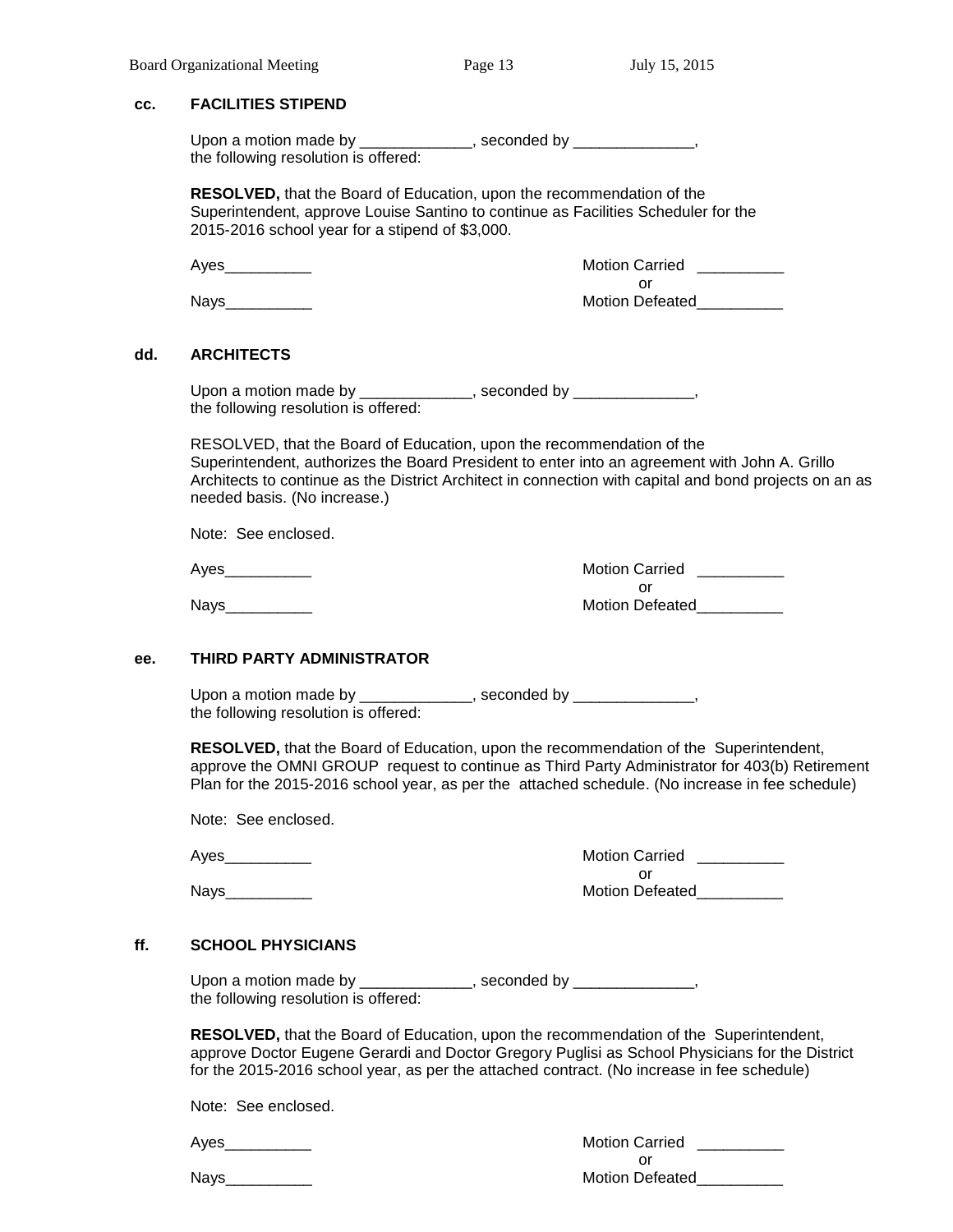# **gg. CONTRACT SERVICES**

| Upon a motion made by                | seconded by . |  |
|--------------------------------------|---------------|--|
| the following resolution is offered: |               |  |

**RESOLVED,** that the Board of Education, upon the recommendation of the Superintendent, authorizes the Board President to execute the follow individual Service contracts for the 2015-2016 school year, as per the attached agreements.

|     | <b>VENDOR</b>                                                                                                                                                                                          | <b>SERVICE</b>                                                |
|-----|--------------------------------------------------------------------------------------------------------------------------------------------------------------------------------------------------------|---------------------------------------------------------------|
|     | Answer Vending                                                                                                                                                                                         | <b>Vending Machines</b>                                       |
|     | AssetWorks, Inc.                                                                                                                                                                                       | Maintenance of Database for Inventory<br>(increase of \$50)   |
|     | <b>JEM Security</b>                                                                                                                                                                                    | Monitoring & Service Agreement<br>(no change in fee schedule) |
|     | School Aid Specialists, LLC                                                                                                                                                                            | State Aid Consulting (decrease of \$4,220)                    |
|     | Winter Bros. Waste Systems                                                                                                                                                                             | Waste Removal (no increase)                                   |
|     | Long Island Geese Control                                                                                                                                                                              | Geese Control (no increase)                                   |
|     | General Security, Inc.                                                                                                                                                                                 | Fire Alarm Security (increase of \$305)                       |
|     | The Facilities Management Group                                                                                                                                                                        | Health & Safety WEB Site maintenance<br>(no increase)         |
|     | Note: See enclosed.                                                                                                                                                                                    |                                                               |
|     | Ayes___________                                                                                                                                                                                        | Motion Carried __________                                     |
|     | Nays___________                                                                                                                                                                                        | or<br>Motion Defeated_______                                  |
| hh. | <b>SCHOOL LUNCH PRICE INCREASE</b>                                                                                                                                                                     |                                                               |
|     | Upon a motion made by _____________, seconded by _____________,<br>the following resolution is offered:                                                                                                |                                                               |
|     | RESOLVED that the Board of Education, upon the recommendation of the Superintendent,<br>increase the price for Elementary School Lunch, by \$.25 from \$1.75 to \$2.00 for the 2015-16<br>school year. |                                                               |
|     | Note: See enclosed.                                                                                                                                                                                    |                                                               |
|     | Ayes                                                                                                                                                                                                   | Motion Carried _________<br>or.                               |

or Nays\_\_\_\_\_\_\_\_\_\_ Motion Defeated\_\_\_\_\_\_\_\_\_\_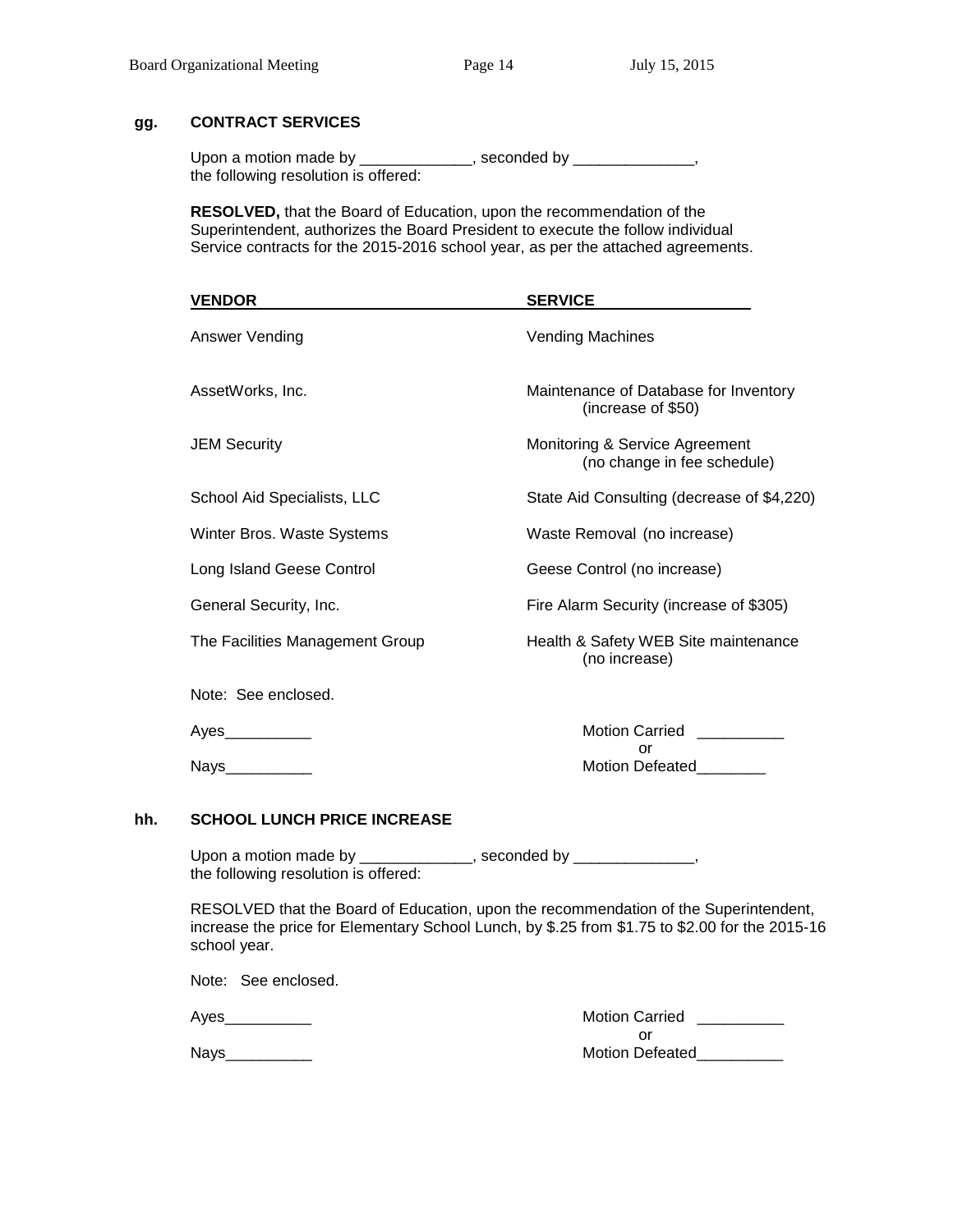|     | Upon a motion made by ______________, seconded by ______________,<br>the following resolution is offered:        |                                                                                                                                                                                                                                                                |
|-----|------------------------------------------------------------------------------------------------------------------|----------------------------------------------------------------------------------------------------------------------------------------------------------------------------------------------------------------------------------------------------------------|
|     | school year.                                                                                                     | RESOLVED, that the Board of Education, upon the recommendation of the Superintendent,<br>authorizes the District to participate in the National School Lunch Program for the 2015-2016                                                                         |
|     | Ayes___________                                                                                                  | Motion Carried __________<br>or                                                                                                                                                                                                                                |
|     | Nays__________                                                                                                   |                                                                                                                                                                                                                                                                |
| jj. | <b>WORKER'S COMPENSATION ADMINISTRATOR</b>                                                                       |                                                                                                                                                                                                                                                                |
|     | Upon a motion made by ______________, seconded by ______________,<br>the following resolution is offered:        |                                                                                                                                                                                                                                                                |
|     | Superintendent, approve PMA Management Corp. to serve as the district's<br>the attached agreement (no increase). | RESOLVED, that the Board of Education, upon the recommendation of the<br>Worker's Compensation Administrator from July 1, 2015 to June 30, 2016, as per                                                                                                        |
|     | Note: See enclosed.                                                                                              |                                                                                                                                                                                                                                                                |
|     | Ayes___________                                                                                                  |                                                                                                                                                                                                                                                                |
|     | Nays_________                                                                                                    | or<br><b>Motion Defeated</b>                                                                                                                                                                                                                                   |
| kk. | EDUCATIONAL DATA SERVICES, INC.                                                                                  |                                                                                                                                                                                                                                                                |
|     | Upon a motion made by ______________, seconded by ______________,<br>the following resolution is offered:        |                                                                                                                                                                                                                                                                |
|     | year, as per the attached contract (no increase).                                                                | RESOLVED, that the Board of Education, upon the recommendation of the<br>Superintendent, authorizes the Board President to enter into an agreement with<br>Educational Data Services, Inc. for NY Cooperative Bidding for the 2015-2016 school                 |
|     |                                                                                                                  |                                                                                                                                                                                                                                                                |
|     | Note: See enclosed.                                                                                              |                                                                                                                                                                                                                                                                |
|     | Ayes___________                                                                                                  |                                                                                                                                                                                                                                                                |
|     | Nays___________                                                                                                  | Motion Carried __________<br>or<br>Motion Defeated <b>Motion</b>                                                                                                                                                                                               |
| Ш.  | SECURITY PROFESSIONALS, INC.                                                                                     |                                                                                                                                                                                                                                                                |
|     | Upon a motion made by _____________, seconded by _____________,<br>the following resolution is offered:          |                                                                                                                                                                                                                                                                |
|     |                                                                                                                  | RESOLVED, that the Board of Education, upon the recommendation of the<br>Superintendent, approve Security Professionals, Inc. to provide security services to the<br>district from July 1, 2015 to June 30, 2016, as per the attached agreement (no increase). |

| -<br>11 |  |  |
|---------|--|--|
|         |  |  |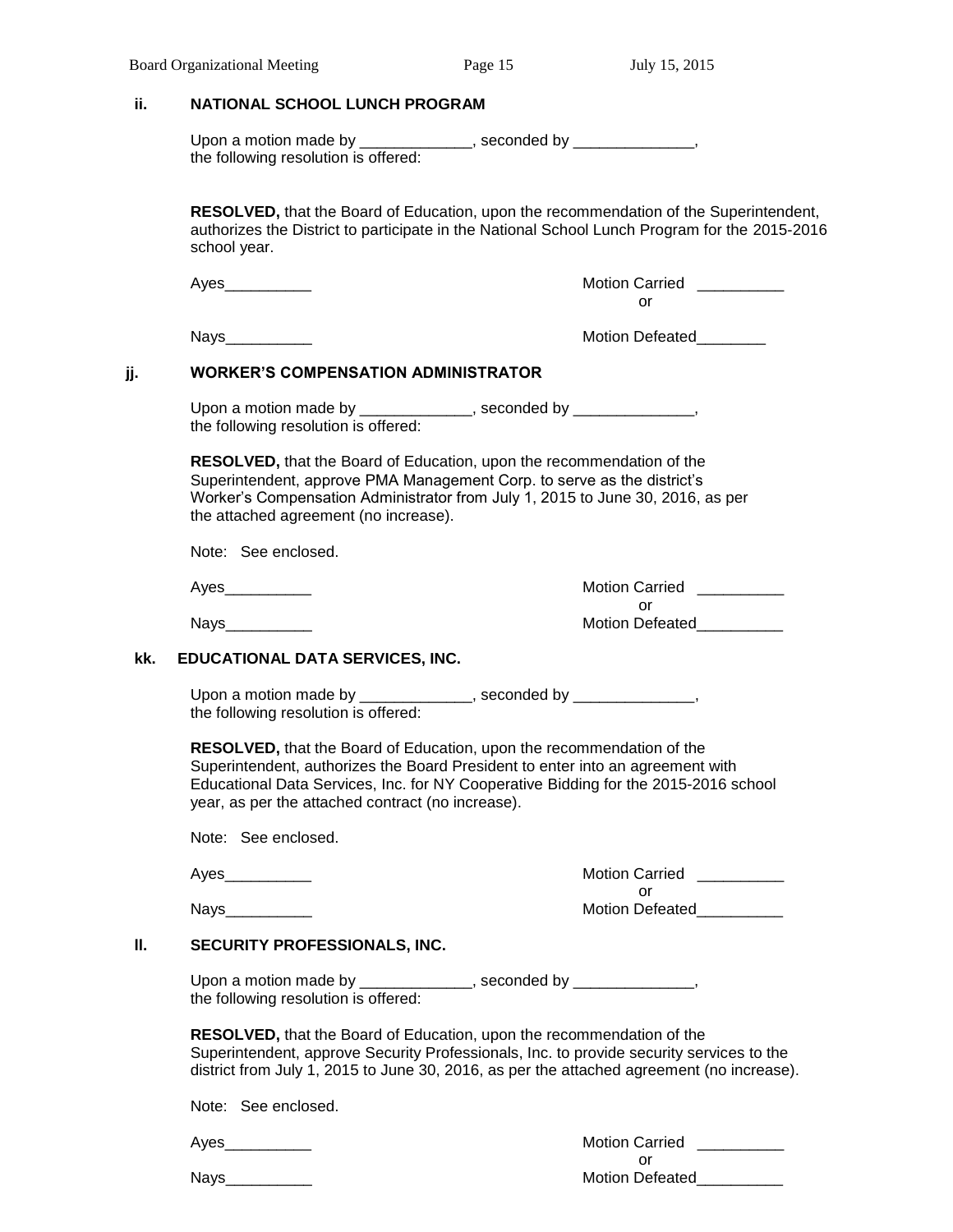#### **mm. ASBESTOS COMPLIANCE OFFICER**

| Upon a motion made by                | , seconded by |  |
|--------------------------------------|---------------|--|
| the following resolution is offered: |               |  |

**RESOLVED,** that the Board of Education, upon the recommendation of the Superintendent, appoints Robert Cozzetto as the Asbestos Compliance Officer for the 2015-2016 school year.

| Ayes        | <b>Motion Carried</b>  |
|-------------|------------------------|
|             |                        |
| <b>Nays</b> | <b>Motion Defeated</b> |

#### **nn. FOOD CONSULTANT SERVICES**

| Upon a motion made by                | , seconded by |  |
|--------------------------------------|---------------|--|
| the following resolution is offered: |               |  |

**RESOLVED,** that the Board of Education, upon the recommendation of the Superintendent, authorizes the Board President to enter into a contract with Susan Merims, Food Service Consultant, to provide technical and other assistance for the 2015-2016 school year as per the attached agreement.

Note: See enclosed.

Ayes\_\_\_\_\_\_\_\_\_\_ Motion Carried \_\_\_\_\_\_\_\_\_\_

or

Nays\_\_\_\_\_\_\_\_\_\_ Motion Defeated\_\_\_\_\_\_\_\_\_\_

#### **VIII. AUTHORIZATION**

#### **a. AUTHORIZATION FOR CHIEF SCHOOL OFFICER TO CERTIFY PAYROLLS** (Ed. Law 1720, 2523; Comm's. Reg. 170.2)

Upon a motion made by \_\_\_\_\_\_\_\_\_\_\_\_\_, seconded by \_\_\_\_\_\_\_\_\_\_\_\_\_\_, the following resolution is offered:

**RESOLVED,** that Daniel E. Giordano, Chief School Officer, be hereby authorized to certify payrolls of the district for the 2015-2016 school year.

Ayes\_\_\_\_\_\_\_\_\_\_ Motion Carried \_\_\_\_\_\_\_\_\_\_ or Nays\_\_\_\_\_\_\_\_\_\_ Motion Defeated\_\_\_\_\_\_\_\_\_\_

# **b. AUTHORIZATION TO ACT AS SCHOOL PURCHASING AGENT**

(Comm's. Reg. 170.2)

| Upon a motion made by                | , seconded by |
|--------------------------------------|---------------|
| the following resolution is offered: |               |

**RESOLVED,** that Patrice Stango be authorized to act as the School Purchasing Agent for the 2015-2016 school year at an annual stipend of \$4,500.00 per year. (The stipend for 2014-2015 was \$4,500.00.).

| Ayes | <b>Motion Carried</b>  |
|------|------------------------|
|      |                        |
| Nays | <b>Motion Defeated</b> |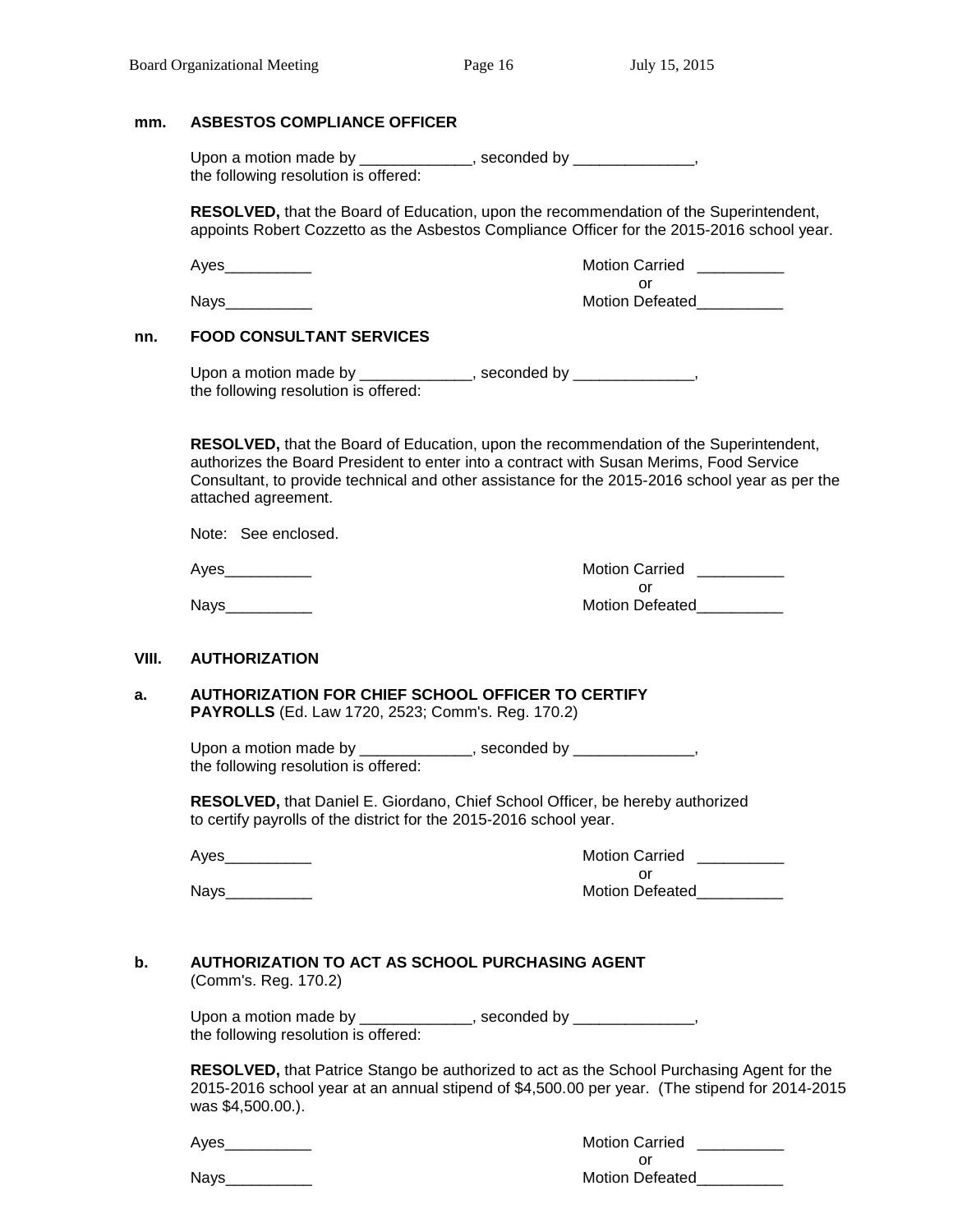| c. | (Comm's. Reg. 170.2)                                                                                                                   | AUTHORIZATION TO ACT AS SCHOOL DEPUTY PURCHASING AGENT                                      |
|----|----------------------------------------------------------------------------------------------------------------------------------------|---------------------------------------------------------------------------------------------|
|    |                                                                                                                                        |                                                                                             |
|    | the following resolution is offered:                                                                                                   | Upon a motion made by _____________, seconded by _____________,                             |
|    | for the 2015-2016 school year.                                                                                                         | RESOLVED, that Concetta Robinson be authorized to act as the School Deputy Purchasing Agent |
|    | Ayes___________                                                                                                                        | Motion Carried __________                                                                   |
|    | Nays____________                                                                                                                       | or<br>Motion Defeated_                                                                      |
| d. | <b>REQUESTS</b> (General Municipal Law 77.b)                                                                                           | AUTHORIZATION TO APPROVE CONFERENCES, WORKSHOPS, ETC.                                       |
|    | the following resolution is offered:                                                                                                   | Upon a motion made by _____________, seconded by _____________,                             |
|    | be authorized to approve all conferences, workshops, etc. requests for<br>school district staff members for the 2015-2016 school year. | RESOLVED, that Daniel E. Giordano, Superintendent of Schools or his designee,               |
|    |                                                                                                                                        | Motion Carried __________                                                                   |
|    | Nays__________                                                                                                                         | or<br>Motion Defeated___________                                                            |
| e. | <b>AUTHORIZATION TO ESTABLISH PETTY CASH FUNDS</b><br>(Ed. Law 1709-29; Comm's. Reg. 170.4)                                            |                                                                                             |
|    | the following resolution is offered:                                                                                                   | Upon a motion made by _____________, seconded by _____________,                             |
|    | funds for the 2015-2016 school year as follows:                                                                                        | RESOLVED, that the Administration be authorized to establish petty cash                     |
|    | Superintendent's Office                                                                                                                | \$100.00                                                                                    |
|    | Senior High School Principal                                                                                                           | 100.00                                                                                      |
|    | Middle School Principal                                                                                                                | 100.00                                                                                      |
|    | Albany Avenue Principal                                                                                                                | 75.00                                                                                       |
|    | Alleghany Avenue Principal                                                                                                             | 75.00                                                                                       |
|    | Daniel Street Principal                                                                                                                | 75.00                                                                                       |
|    | Harding Avenue Principal                                                                                                               | 75.00                                                                                       |
|    | Wm. Rall Principal                                                                                                                     | 75.00                                                                                       |
|    | <b>West Gates Principal</b>                                                                                                            | 75.00                                                                                       |
|    | <b>Plant Facilities Administrator</b>                                                                                                  | 75.00                                                                                       |
|    | Ayes___________                                                                                                                        | <b>Motion Carried</b>                                                                       |
|    |                                                                                                                                        | or                                                                                          |
|    | Nays_                                                                                                                                  | <b>Motion Defeated</b>                                                                      |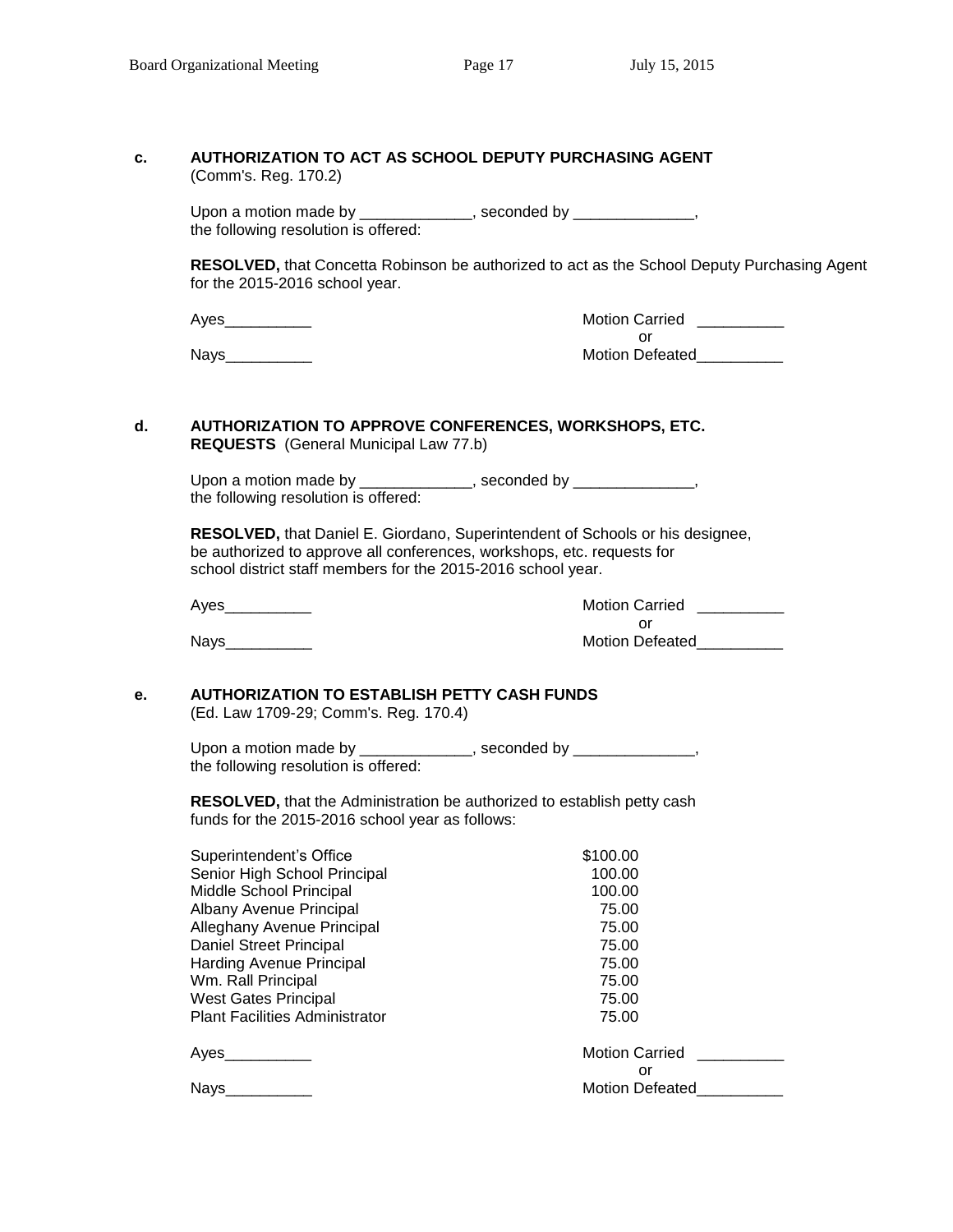#### **f. DESIGNATION OF AUTHORIZED SIGNATURES ON CHECKS**

(Ed. Law 1709-29; Comm's. Reg. 170.4)

Upon a motion made by \_\_\_\_\_\_\_\_\_\_\_\_\_, seconded by \_\_\_\_\_\_\_\_\_\_\_\_\_\_, the following resolution is offered:

**RESOLVED,** that Ms. Rosalia Seiter, Treasurer, be authorized to sign bank checks for the 2015- 2016 school year, and that Mrs. Jacqueline A. Scrio, Assistant Superintendent for Business, be authorized to sign checks for the 2015-2016 school year in the absence of Ms. Seiter.

Ayes\_\_\_\_\_\_\_\_\_\_ Motion Carried \_\_\_\_\_\_\_\_\_\_ or Nays **Nation Defeated** 

#### **g. AUTHORIZE CHIEF SCHOOL OFFICER TO APPROVE BUDGET TRANSFERS** (Ed. Law 1720, 2523)

Upon a motion made by \_\_\_\_\_\_\_\_\_\_\_\_\_, seconded by \_\_\_\_\_\_\_\_\_\_\_\_\_\_, the following resolution is offered:

**RESOLVED,** that the Chief School Officer, Daniel E. Giordano, be authorized to approve budget transfers up to a maximum of \$5,000 during the 2015-2016 school year. A written notice of such transfers will be sent to the Board of Education.

Ayes\_\_\_\_\_\_\_\_\_\_ Motion Carried \_\_\_\_\_\_\_\_\_\_ or Nays\_\_\_\_\_\_\_\_\_\_ Motion Defeated\_\_\_\_\_\_\_\_\_\_

#### **h. AUTHORIZATION FOR TAX RECEIVER TO INVEST SCHOOL TAX COLLECTIONS** (Ed. Law 1723 (a))

Upon a motion made by \_\_\_\_\_\_\_\_\_\_\_\_, seconded by \_\_\_\_\_\_\_\_\_\_\_\_\_, the following resolution is offered:

**WHEREAS,** the Comptroller of the State of New York has issued an opinion that provides for school district tax monies paid to a tax receiver to be placed within interest bearing accounts until such monies are paid over to the treasurer or other fiscal officer of the school district, and

**WHEREAS,** the Suffolk County Tax Act, General Municipal Law S11 and Education Law Section 1604a and Section1723a currently permit school district tax monies to be deposited into interest bearing accounts when authorized by the local Board of Education, and

**WHEREAS,** there is a delay in the payment of such funds from the time of their collection until payment over to the local school districts, and

**WHEREAS,** the interest on funds collected for school district taxes shall accrue to the local school district,

**BE IT HEREBY RESOLVED** that the Babylon Town Tax receiver and the Babylon Town Supervisor be authorized to place the Lindenhurst School District tax monies into interest bearing accounts until such funds are payable to the local school district with the accrued interest on school tax funds thereon being paid to the Lindenhurst School District.

| Aves | <b>Motion Carried</b>  |
|------|------------------------|
|      |                        |
| Nays | <b>Motion Defeated</b> |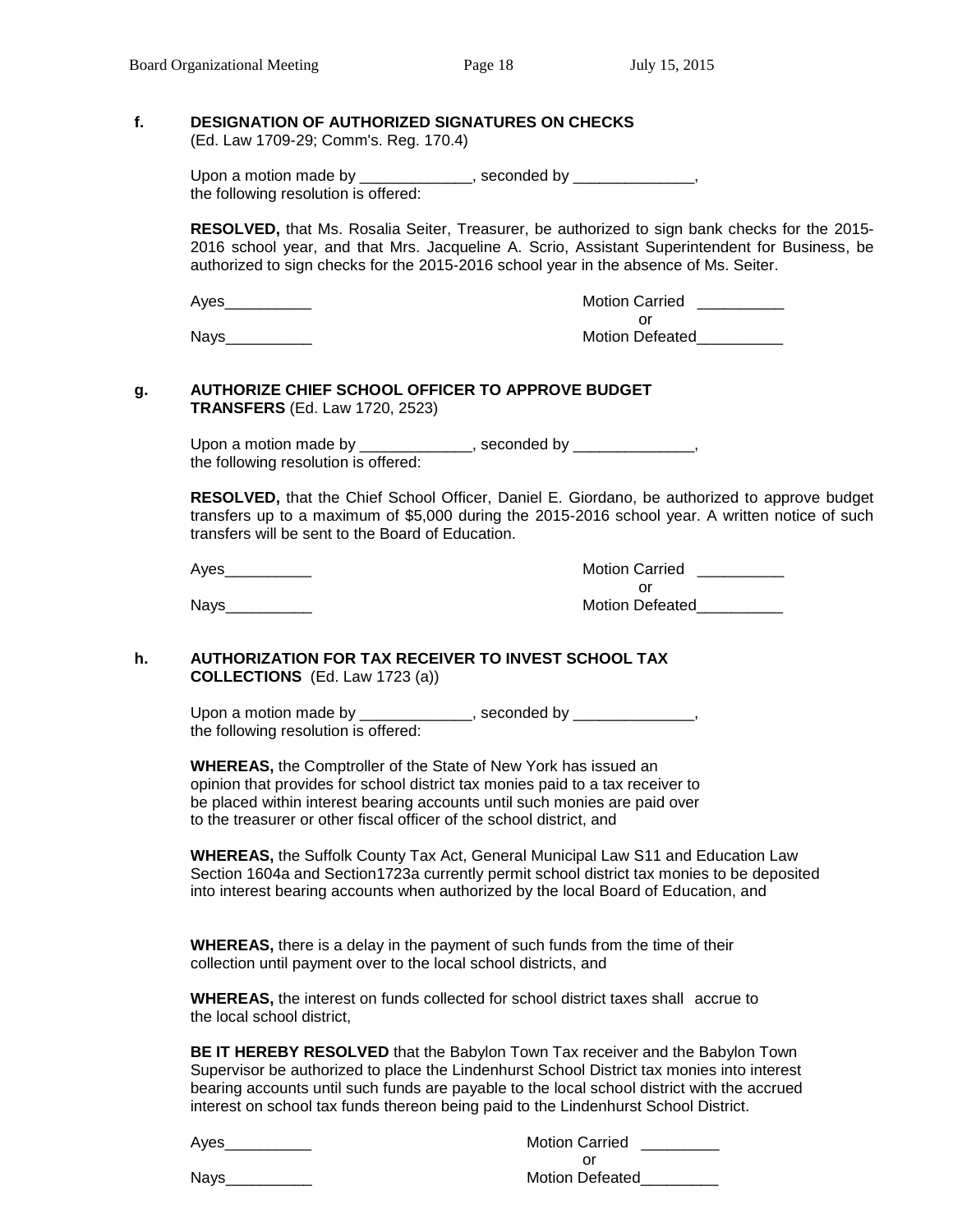#### **i. AUTHORIZATION TO INVEST DISTRICT FUNDS** (Ed. Law 1723 (a))

| Upon a motion made by                | , seconded by |  |
|--------------------------------------|---------------|--|
| the following resolution is offered: |               |  |

**RESOLVED,** that Jacqueline A. Scrio, Assistant Superintendent for Business, be authorized to invest district funds for the 2015-2016 school year in accordance with the applicable state laws - Ed. Law 1723 (a).

|     |    |                                                                                                                                                                                     | <b>Motion Carried</b>  |
|-----|----|-------------------------------------------------------------------------------------------------------------------------------------------------------------------------------------|------------------------|
|     |    |                                                                                                                                                                                     | or                     |
|     |    | Nays__________                                                                                                                                                                      | Motion Defeated        |
|     | j. | <b>AUTHORIZATION FOR VICE-PRESIDENT TO EXERCISE DUTIES OF</b><br>PRESIDENT IN THE EVENT OF ABSENCE OR DISABILITY                                                                    |                        |
|     |    | Upon a motion made by ______________, seconded by _______________,<br>the following resolution is offered:                                                                          |                        |
|     |    | <b>RESOLVED, that the Vice-President is authorized to exercise the duties of the</b><br>President in the event of absence or disability of the President of the Board of Education. |                        |
|     |    | <b>Motion Carried</b>                                                                                                                                                               |                        |
|     |    |                                                                                                                                                                                     | or                     |
|     |    |                                                                                                                                                                                     | <b>Motion Defeated</b> |
| IX. |    | <b>OTHER ITEMS</b>                                                                                                                                                                  |                        |
|     | a. | <b>READOPTION OF BOARD POLICIES AND CODE OF ETHICS</b><br>(Ed. Law 1709, 2503)                                                                                                      |                        |
|     |    | Upon a motion made by _____________, seconded by ______________,<br>the following resolution is offered:                                                                            |                        |

**RESOLVED,** that the Board of Education readopt all of the policies in the District Policy Manual, including the Code of Ethics, for the 2015-2016 school year.

| Na<br>יי<br>c |
|---------------|
|---------------|

| Ayes | <b>Motion Carried</b>  |
|------|------------------------|
|      |                        |
| Navs | <b>Motion Defeated</b> |

#### **b. ESTABLISH MILEAGE REIMBURSEMENT RATE**  (Ed. Law 2118)

Upon a motion made by \_\_\_\_\_\_\_\_\_\_\_\_\_, seconded by \_\_\_\_\_\_\_\_\_\_\_\_\_\_, the following resolution is offered:

**RESOLVED,** that the Board of Education establish the mileage rate for reimbursement to school district employees for mileage used while conducting school business, at the IRS rate for the 2015-2016 school year.

| ົ<br>A. |
|---------|
|---------|

| Ayes | <b>Motion Carried</b>  |
|------|------------------------|
|      |                        |
| Nays | <b>Motion Defeated</b> |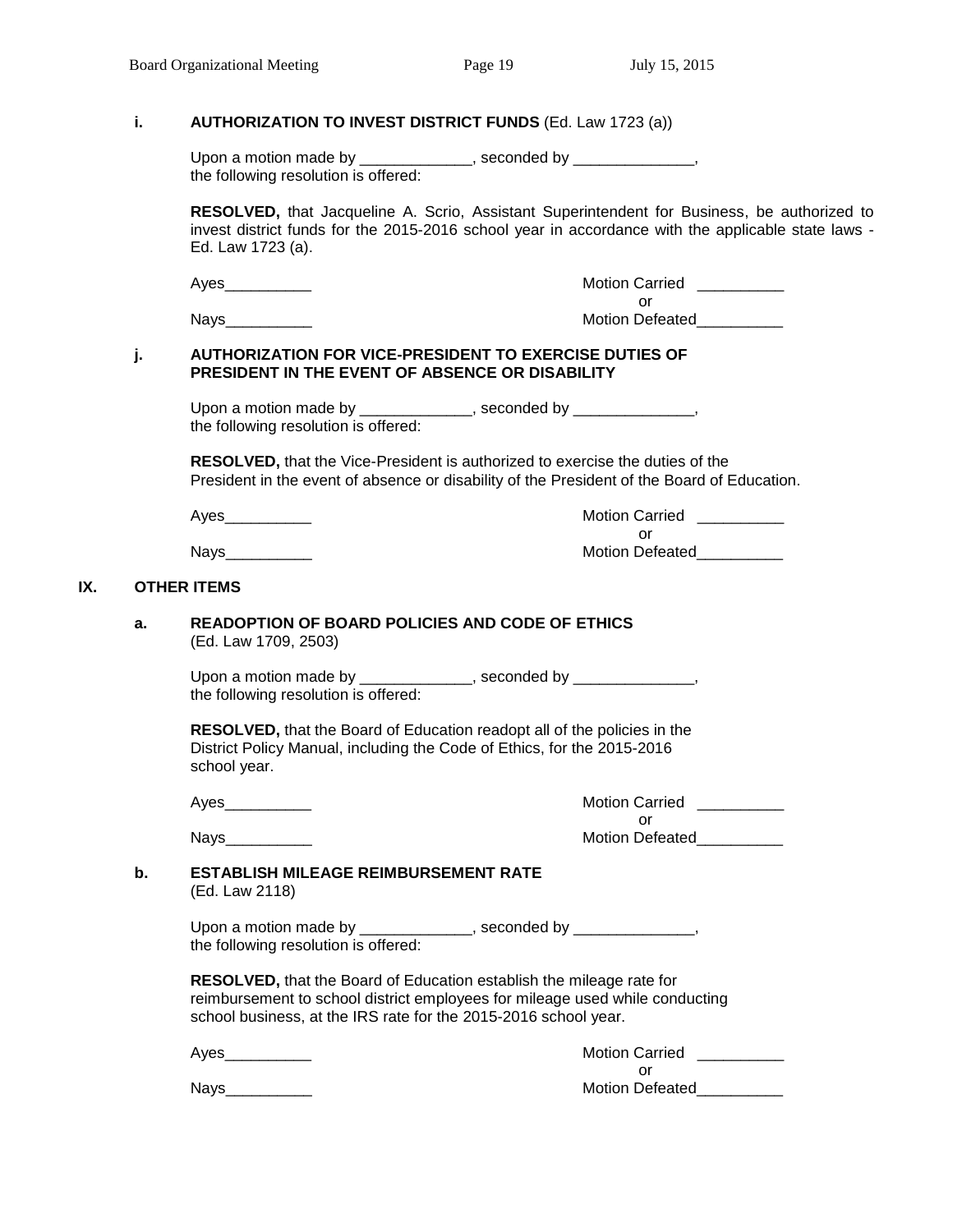# **c. PER DIEM MEAL ALLOWANCES**

| Upon a motion made by                | , seconded by |  |
|--------------------------------------|---------------|--|
| the following resolution is offered: |               |  |

**RESOLVED,** that the Board of Education establish the per diem meal allowance for the Lindenhurst School District in accordance with Chapter 31 of the Laws of 1991 as follows:

Maximum Cost of \$62.50 per day, or reimbursement of actual costs if less.

Allowance for each meal shall be in accordance with the following schedule:

| Dinner: \$35.00                                                                                                                                                                                                                 | Lunch: \$17.50 | Breakfast: \$10.00           |
|---------------------------------------------------------------------------------------------------------------------------------------------------------------------------------------------------------------------------------|----------------|------------------------------|
| Ayes and the state of the state of the state of the state of the state of the state of the state of the state of the state of the state of the state of the state of the state of the state of the state of the state of the st |                | <b>Motion Carried</b>        |
| <b>Navs</b>                                                                                                                                                                                                                     |                | Ωľ<br><b>Motion Defeated</b> |

#### **d. OPTION TO HAVE A REGULAR BUSINESS MEETING AFTER THE ANNUAL ORGANIZATIONAL MEETING**

Upon a motion made by \_\_\_\_\_\_\_\_\_\_\_\_\_\_, seconded by \_\_\_\_\_\_\_\_\_\_\_\_\_\_\_, the following resolution is offered:

**RESOLVED,** that the Board of Education may conduct a regular business meeting at the conclusion of the annual organizational meeting.

Ayes\_\_\_\_\_\_\_\_\_\_ Motion Carried \_\_\_\_\_\_\_\_\_\_

| Ayes        | Motion Carried         |
|-------------|------------------------|
|             |                        |
| <b>Nays</b> | <b>Motion Defeated</b> |

#### **e. APPOINTMENT OF VOTING DELEGATE AND ALTERNATE TO NYSSBA ANNUAL MEETING, October 18-20, 2014 in New York City.**

Upon a motion made by \_\_\_\_\_\_\_\_\_\_\_\_\_, seconded by \_\_\_\_\_\_\_\_\_\_\_\_\_\_, the following resolution is offered:

**RESOLVED,** that the Board of Education appoint a Voting Delegate and Alternate to represent them at the New York State School Boards Association's annual meeting in New York City October 18-20, 2015.

Ayes **Abulue 2018** Motion Carried **Agency** Motion Carried **Agency** Motion Carried **Agency** 2019

or Nays\_\_\_\_\_\_\_\_\_\_ Motion Defeated\_\_\_\_\_\_\_\_\_\_